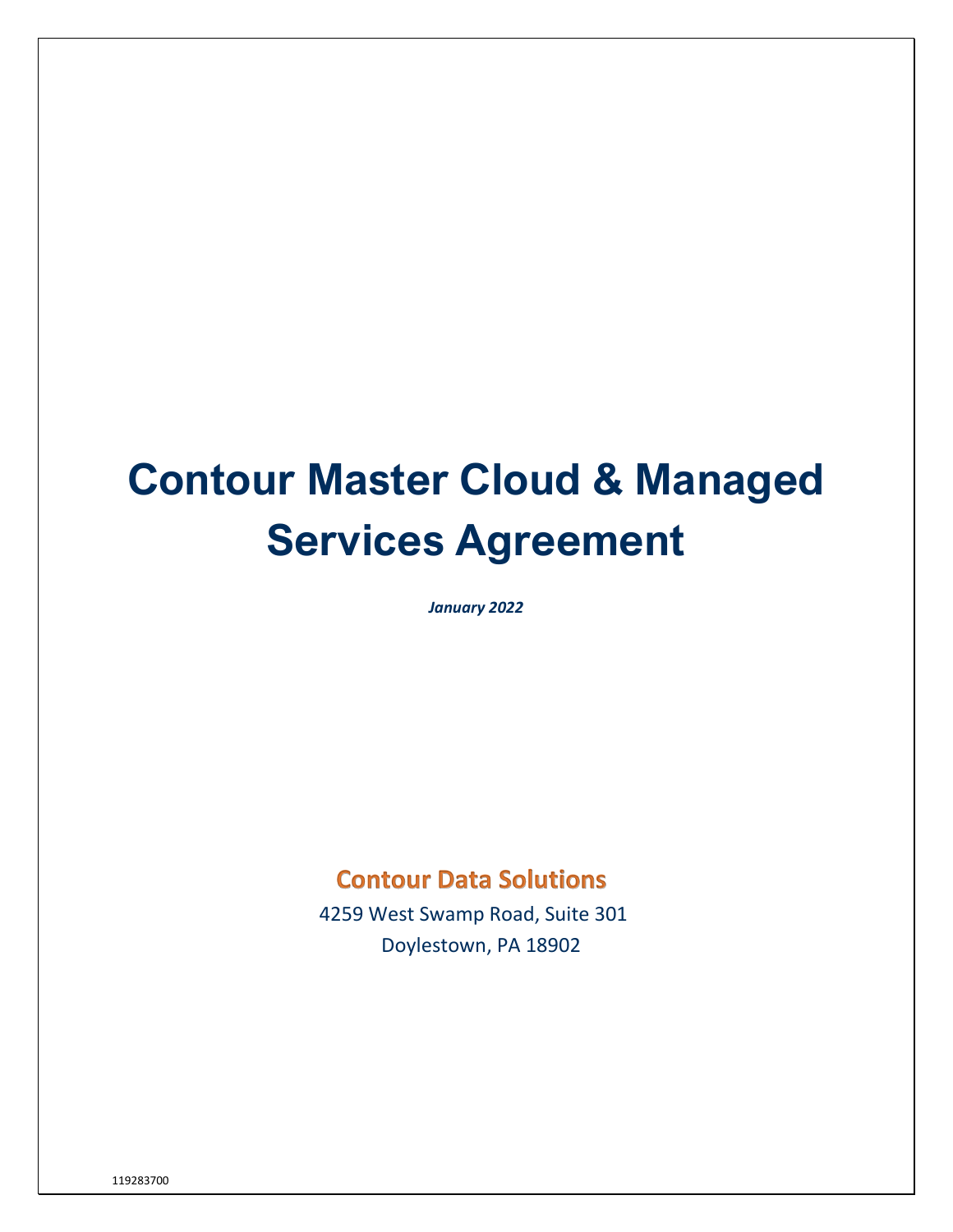

This MASTER CLOUD & MANAGED SERVICES AGREEMENT (together with the ADDENDUMS attached hereto, this "Agreement"), is by and between Contour Data Solutions, LLC, a Pennsylvania limited liability company ("Contour," "we," or "our"), and Company Name, a State limited liability company | corporation (the "Customer" or "you"). This Agreement is binding when executed by Customer and Contour.

NOW, THEREFORE, in consideration of the mutual promises, representations, warranties, and covenants hereinafter set forth and for other good and valuable consideration, the receipt and sufficiency of which are hereby acknowledged, the parties hereto, intending to be legally bound hereby, agree as follows:

This Agreement includes all Services selections and configurations made through the Management Portal (as defined below), and all service orders, order forms, statements of work, and other similar documents that reference this Agreement Signed (as defined below) by both parties (individually and collectively, a "Service Order"), and all exhibits, addendums, attachments, and other documents, including online, expressly referenced herein. "Signed," "Sign," or "Signing" means that a party has indicated its binding acceptance of this Agreement or an applicable Service Order or other terms, whether by digital signature, signature on paper, by clicking "I accept," "I agree" or an equivalent message, or by using the Management Portal.

By Signing this Agreement, you accept and agree to all the terms of this Agreement, including the Contour Online Privacy Policy (available at [https://www.contourds.com/legal/\)](https://www.contourds.com/legal/) You represent and warrant that you have all necessary powers to enter, and bind Customer to, this Agreement.

You may use the online administrative portal utilized by Contour (the "Management Portal") to select and manage the Contour Cloud (as defined in Section 1a below) services made available by Contour, as well as third party software and services made available through the Management Portal ("Third Party Services"). Additional terms may also apply to your use of individual services made available with the Management Portal. For example, the Management Portal may be used to enable certain Contour Cloud services, which may be subject to service-specific terms or another agreement for services, if applicable. Additional terms may also apply if you are using the Management Portal through a pooled purchasing program.

#### **1. Services Management**

#### **a. Overview**

(1) The Management Portal is used to order and manage certain cloud services made available by Contour (the "Contour Cloud") as well as Third Party Services (collectively, the "Cloud Services"). The Cloud Services consist of certain categories of services which you can choose from, including infrastructure as a service ("IaaS), disaster recovery as a service ("DRaaS"), backup as a service ("BaaS"), database as a service ("DBaaS"), infrastructure management and monitoring services ("Infrastructure Management and Monitoring Services"), helpdesk services ("Helpdesk Services"), colocation services ("Colocation Services") and desktop as a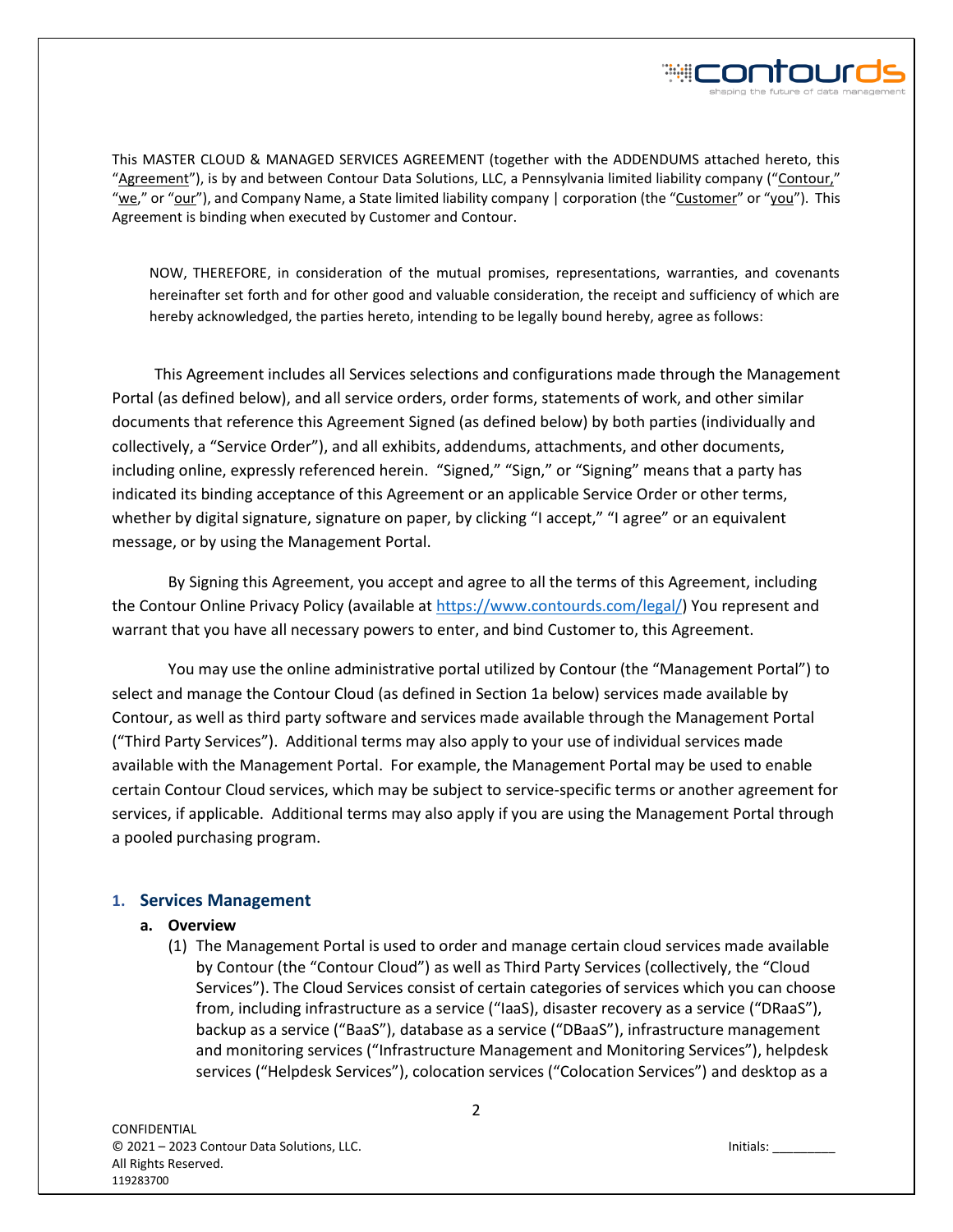

service ("DTaaS"), which may ordered individually or as part of packages of configurable offerings, such as a "Dedicated Private Cloud" and "Virtual Data Center" (collectively, and together with their individual components and configurations, the "Service Offerings"). The Service Offerings are Customer-managed. Upon request by Customer, Contour may manage or assist in managing the Service Offerings ("Managed Services"). Managed Services are subject to additional costs and terms. "Support Services" means technical and other support services. Contour may also provide hosting, colocation, and other services ("Additional Services") as specified by a Service Order Signed by both parties. "Professional Services" means consulting and other professional services provided by Contour pursuant to a Service Order Signed by both parties. "Services" means, collectively, the Cloud Services, Managed Services, Professional Services, Additional Services, Third Party Services, and Support Services.

(2) Some Service Offerings and available configurations will vary by region. Additional professional services may be made available under separate terms.

# **b. Specific Additional Terms**

(1) If you use any of the following Services, the accompanying additional terms apply to your use thereof. For the avoidance of doubt, other additional terms may be specified in an applicable Service Order.

| <b>Service</b>                                              | <b>Applicable Terms</b>                                                                                 |
|-------------------------------------------------------------|---------------------------------------------------------------------------------------------------------|
| <b>Cloud Services</b>                                       | Contour Service Level Agreement (available in the online Customer<br>Center)                            |
| <b>Colocation Services</b>                                  | Contour Colocation Services Addendum (available in the online<br>Customer Center)                       |
| Disaster Recovery as a Service                              | Contour Disaster Recovery as a Service Addendum (available in the<br>online Customer Center)            |
| <b>Backup as a Service</b>                                  | Contour Backup as a Service Addendum (available in the online<br>Customer Center)                       |
| Desktop as a Service                                        | Desktop as a Service Addendum (available in the online Customer<br>Center)                              |
| Infrastructure Management and<br><b>Monitoring Services</b> | Infrastructure Management and Monitoring Services Addendum<br>(available in the online Customer Center) |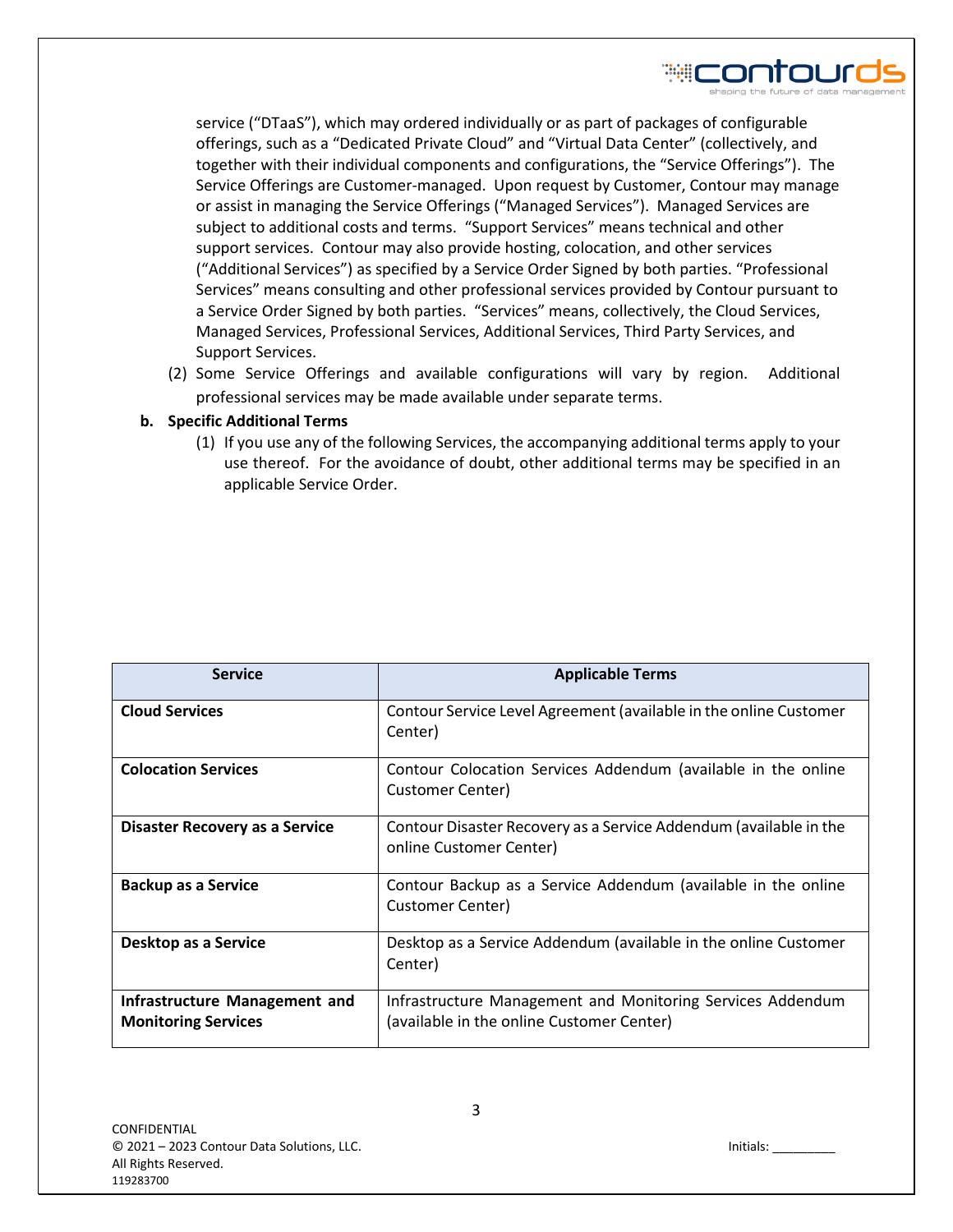₩CONTOU

| <b>Helpdesk Services</b>               | Helpdesk Services Addendum (available at in the online Customer<br>Center)        |
|----------------------------------------|-----------------------------------------------------------------------------------|
| Infrastructure as a Service            | Infrastructure as a Service Addendum (available in the online<br>Customer Center) |
| <b>Microsoft Products and Services</b> | <b>Microsoft Products and Services</b>                                            |

# **2. Pricing and Payment**

# **a. Contour Cloud - Pay as you Go**

- (1) "Pay as you Go" pricing allows you to add, change, and remove Service Offerings at any time. You pay only for the resources you select and configure. As you select and configure each Service Offering, the Management Portal will display current pricing information. You will be billed for a selected Service Offering until you turn it off in the Management Portal.
- (2) Pricing varies for each Service Offering. Service Offerings may consist of one or more Billable Component (as defined in the next sentence). "Billable Component" means an element of a Service Offering that is billed based on a specified method of calculation. "Metered Billing" means the billing for a Billable Component of a Service Offering is calculated based on actual use of the Service Offering as measured by the Management Portal. "Storage Billing" means the billing for a Billable Component of a Service Offering is calculated based on the amount of Storage made available or used, as applicable. "Provision Billing" means the billing for a Billable Component of a Service Offering is calculated based on making a provisioned resource available, regardless of whether it is used. "Bandwidth" means network capacity between your Contour Cloud environment and the public Internet using our Internet service providers. Bandwidth is consumed when data is either transferred or received by your Service Offering instance. "Compute" is an allocation of a virtual server resource available to you through your purchased Service Offering. "Storage" is an allocation of block level storage volumes made available to you through your purchased Service Offering. "Standard Storage" is data Storage provided on spinning magnetic hard drives. "High-Performance Storage" means data Storage provided in whole or in part on solid state Storage devices. "IP Addresses" are publicly addressable internet protocol addresses used to provide connectivity from the public Internet.
- (3) "Billing Period" is the calendar month for which the Service Offering is being billed. If a Service Offering is not provided for a full Billing Period, then the fees for that Billing Period may be prorated (i) from the day the Service Offering was first provided through the end of the Billing Period, or (ii) from the beginning of the Billing Period through the last day in the Billing Period on which the Service Offering was provided, as appropriate. If you make configuration changes to a Service Offering that impact the fees owed for that Service Offering during a Billing Period, then the fees for that Billing Period will be calculated based on the duration that an applicable configuration was effective or the resources consumed by a configuration, as applicable.

# **3. Contour Cloud - Reserved Capacity**

**a.** "Reserved Capacity" pricing provides a discount for making a minimum commitment. Based on the specific Reserved Capacity selections you sign up for, we will make available to you a set of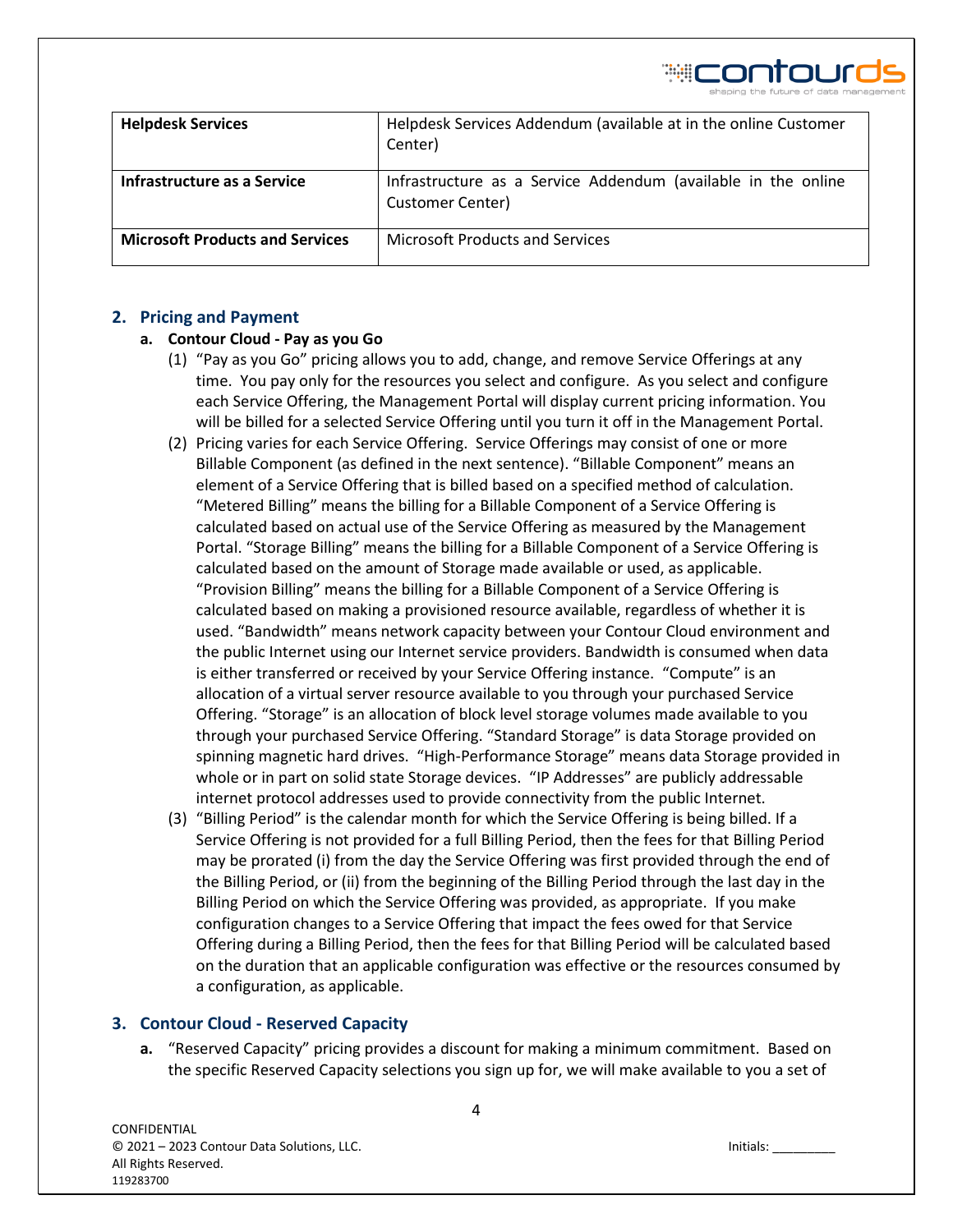Service Offerings (the "Reserved Capacity Tier") for the term of your Reserved Capacity (the "Reserved Capacity Term") at a fixed, discounted price. Reserved Capacity Terms are one or three years. Pricing for Reserved Capacity depends on the Reserved Capacity Tier, the Reserved Capacity Term, and the Reserved Capacity Payment Schedule (as defined below). The "Reserved Capacity Payment Schedule" may be full pre-payment, partial pre-payment with the remainder paid monthly, or monthly only.

**b.** During the Reserved Capacity Term if you wish to sign up for additional Service Offerings not covered in your Reserved Capacity Tier, you may do so at Pay as you Go pricing. Additionally, during the Reserved Capacity Term, you may add additional Service Offerings to your Reserved Capacity Tier, in which event the Reserved Capacity Term will automatically be extended by the number of days that has elapsed since the then-current Reserved Capacity Term went into effect.

# **4. Non-Recurring**

**a.** "Non-Recurring" means a Service, such as Offline Data Transfers, is provided on a single, asrequested basis. "Offline Data Transfer" means a data migration service where, subject to the terms below, Contour ships a Storage device to you for the purpose of transferring large amounts of data.

# **5. Bundled Offerings**

**a.** "Bundled Offerings" are discounted Services made available through Contour's agreements with certain third parties ("Bundling Terms"). Additional terms and conditions may apply to Bundled Offerings, which may be made available to you by the applicable third party. If the applicable Bundling Terms terminate, Contour may terminate Bundled Offerings upon notice to you.

# **6. Other Services**

**a.** Pricing and payment terms for other Services, including Managed Services, Support Services, Professional Services, and Additional Services will be specified in a Service Order Signed by the parties.

# **7. Extension**

**a.** If you request that Contour provide additional hardware for your use, Contour may at its reasonable discretion, upon written notice to Customer (email sufficing), extend the term of any applicable Service Orders for a length commensurate with the cost of the additional hardware being provided for your use but not to exceed thirty-six (36) months from the date of request.

₩CONTOL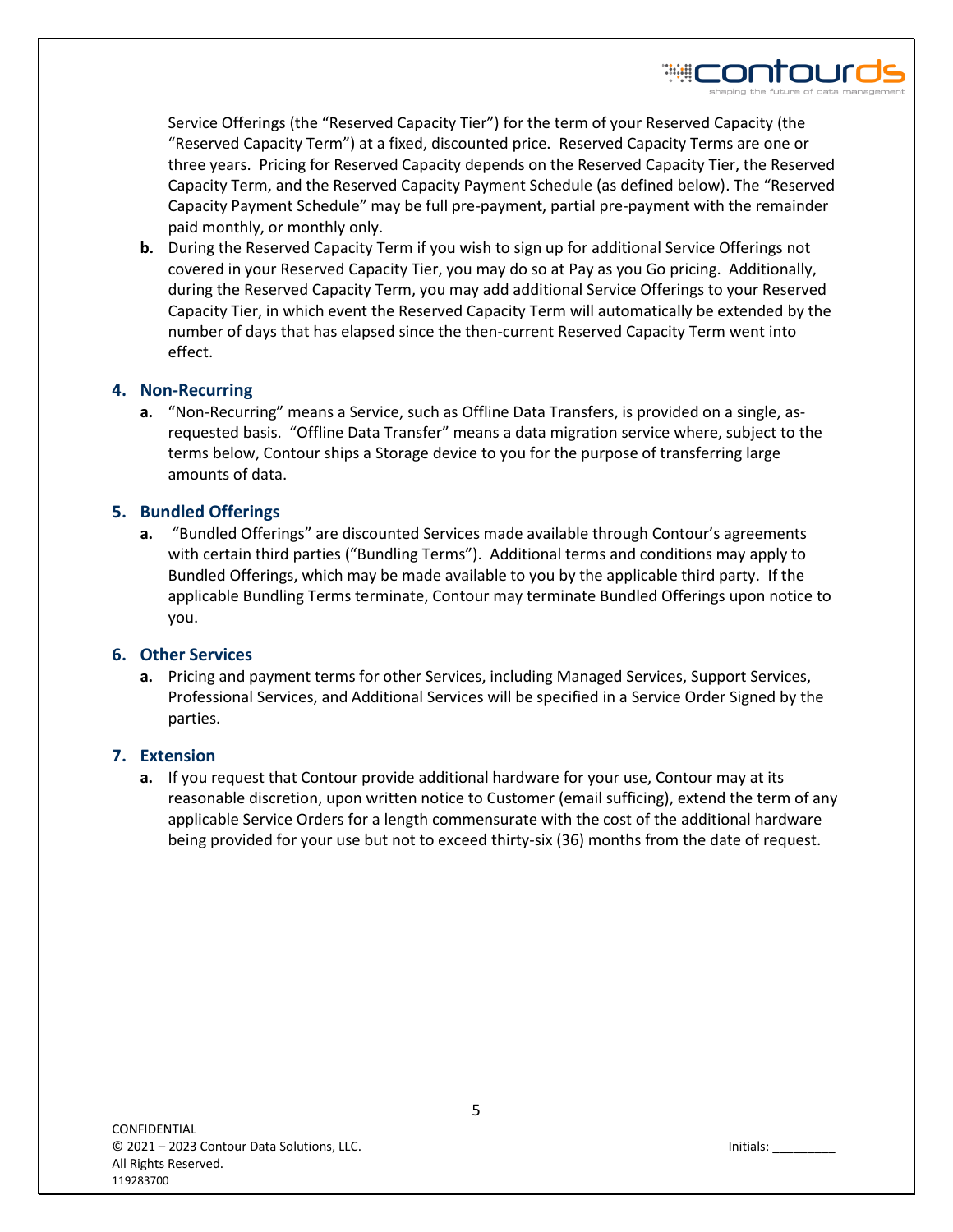# **8. Customer-Requested Service Order Changes**

**a.** Customer may, from time to time, submit to Contour a request for changes to an existing Service Order. If, in Contour's reasonable judgment, the requested changes can be implemented without requiring additional Contour time or resources and without affecting Contour's ability to maintain any respective project schedule, Contour will implement the change at no additional cost to Customer. Otherwise, Contour shall provide Customer with a written change order proposal for the additional work, including: (a) price change, (b) impact on project schedule, and (c) a revised Service Order, including additional requirements of Customer, if any. Customer may, at its discretion, accept or reject Contour's change order proposal. Change orders shall be considered effective upon Signing by both parties. Any Contour change order proposal will be considered rejected if not Signed within ten (10) business days by Customer. Each party shall use its commercially reasonable efforts to respond as expeditiously as possible to such change requests and change order proposals. Notwithstanding anything in this Agreement, including any Service Orders, to the contrary, no changes that effect project time or cost will be permitted without the prior written approval from Contour.

# **9. Payments**

- **a.** Pay as you Go, and Non-Recurring Services are billed after the end of each calendar month during which the service was provided or requested, as applicable. Reserved Capacity services are billed based on the Reserved Capacity Payment Schedule you select. Bundled Offerings are billed at the end of each calendar month during which the service was provided or as otherwise provided by Contour's agreement with the third party sponsoring the Bundled Offering. Unless otherwise specified in an applicable Service Order Signed by the parties, Managed Services, Support Services, Professional Services, and Additional Services are billed after the end of each calendar month during which the service was provided or requested, as applicable.
- **b.** You agree to pay all amounts owed to us for the Services. All payments shall be made in U.S. dollars. Except as expressly provided in this Agreement, all payments to Contour are nonrefundable. You must maintain valid credit card or other payment account information with us to receive the Services. If applicable, you hereby authorize us to charge your credit card or other payment account for the Services. Any failure to maintain valid, up-to-date payment information with us or to keep your payments current will constitute a material breach of this Agreement, for which we may suspend or terminate your access to the Services with or without notice.
- **c.** We may, at our sole and absolute discretion, provide a service credit to you if you have a reasonable dispute about amounts charged to you. To be eligible, the service credit request must (i) include sufficient detail for us to determine whether a service credit should be issued; and (ii) be received by email or through the Management Portal within fifteen (15) days after the end of the Billing Period to which the disputed amount applies. If Contour elects to provide a service credit, Contour will apply the service credit your next Billing Period. Customer's failure to provide the request and other information as required above will disqualify Subscriber from receiving a Service Credit. We reserve the right to charge interest on all unpaid delinquent amounts not subject to a reasonable dispute at the rate of 1.5% per month or the highest rate permitted by applicable law, whichever is lesser. You agree to reimburse us for all collection agency fees, attorneys' fees and other costs we may incur to collect delinquent amounts you owe to us.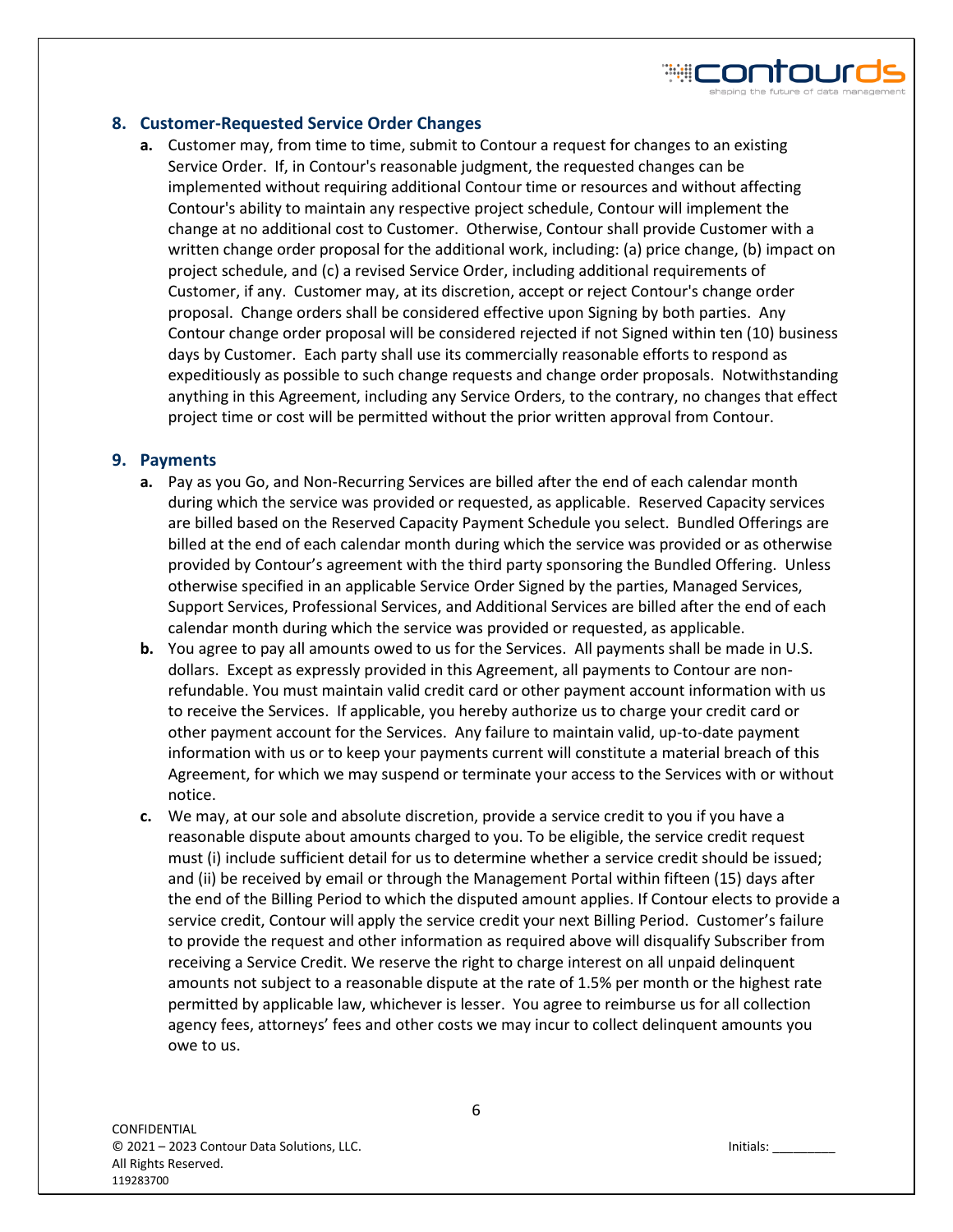

# **10. Ordering and Invoicing**

**a.** You may add, remove, and configure Pay as you Go Service Offerings at any time through the Management Portal. You may add and configure Reserved Capacity and Non-Recurring Service Offerings at any time through the Management Portal.

#### **11. Taxes**

**a.** Customer is solely responsible for all sales, use, excise, value-added other taxes, and duties levied by any governmental authority or otherwise payable with respect to the transactions or amounts payable to Contour under this Agreement, except for any taxes based upon Contour's net income or unless Customer provides in writing documentation of an applicable exemption. If a governmental authority determines that the taxes owed for any Services provided hereunder exceed the amounts paid to it, Customer shall pay the amount required to be paid by the applicable authority, which shall be invoiced by Contour.

# **12. Service Offering Terms**

#### **a. Modification and Cancellation**

(1) We may add, remove, or modify functionality, features, and configurations of the Service Offerings, and we may suspend or stop any or all Service Offerings altogether. If we choose to suspend or stop providing a Service Offering for customers generally, we will provide notice within the Management Portal or by email at least 30 days before the effective date of such action.

#### **b. Pricing**

(1) Contour will notify you of price increases for the Services by posting the new prices to the Management Portal or by email and the effective date (the "New Pricing Date") of the new prices. Price increases for Pay as you Go, and Non-Recurring services will go into effect as of the New Pricing Date. Price increases for Reserved Capacity services will go into effect as of the first renewal after the New Pricing Date.

# **c. Third Party Fees**

(1) In providing the Services, Contour may utilize certain software that it licenses from third parties. From time to time such third parties increase the fees charged to Contour for such software. In addition to Section 12b above, Contour may from time to time increase the fees it charges to Customer for Customer's use of such software upon written notice (email sufficing).

# **13. General Services Terms**

#### **a. Modification**

(1) We reserve the right to modify this Agreement by providing notice to you. We will provide notice of these modifications by posting notice of modifications to this Agreement in the Management Portal or by email. By continuing to use the Management Portal after the effective date of the modifications, you agree that you will be subject to the modified Agreement.

# **b. Suspension**

(1) If you fail to pay for any Services when payment is due or otherwise breach this Agreement or other applicable terms, we may suspend your use of the Services (with or without notice).

7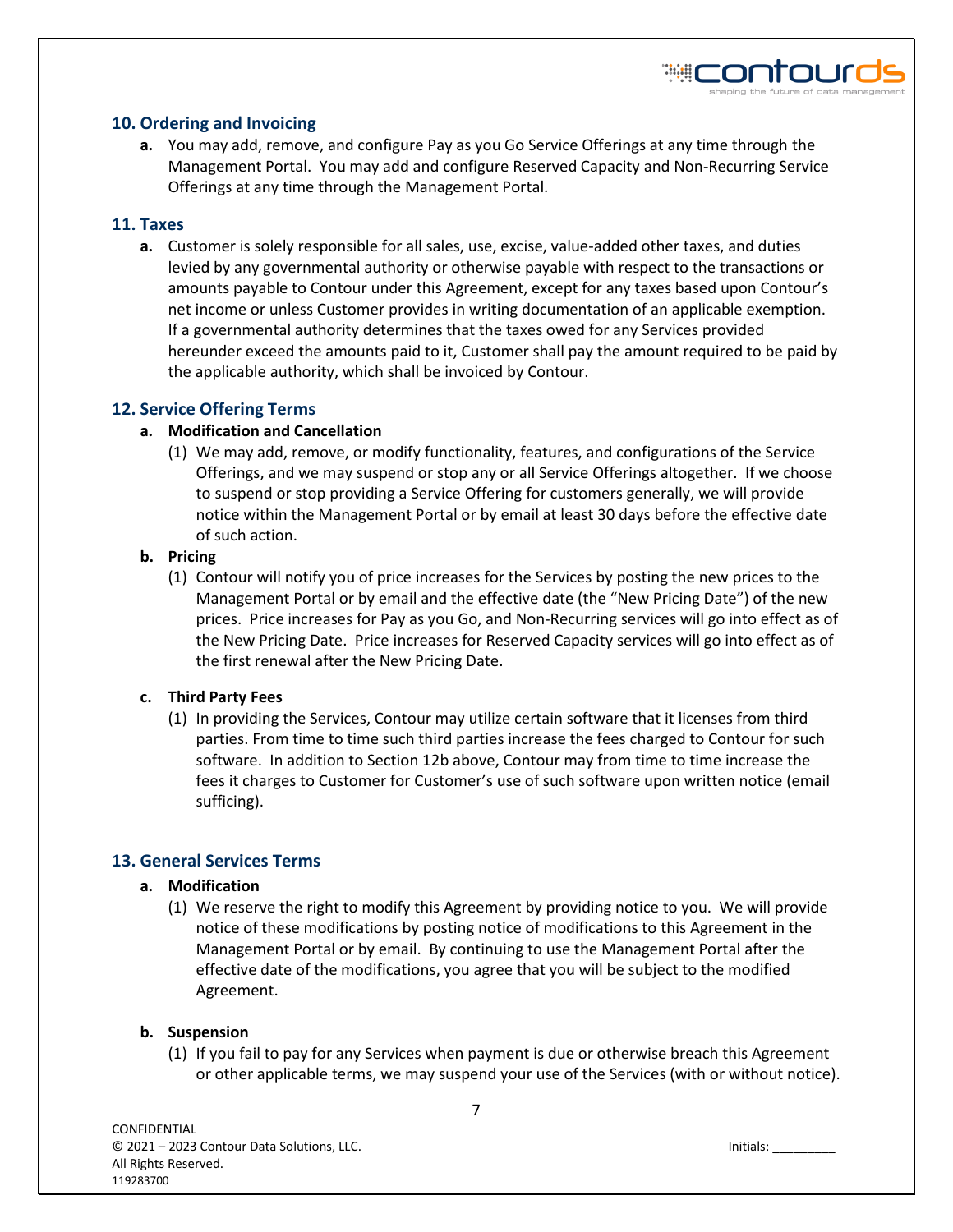# **c. Third Party Services**

(1) By utilizing Third Party Services, Customer agrees to be bound by any terms and conditions applicable to such Third-Party Services. Additionally, if the terms of a Third-Party Service include any service level agreements then such service level agreements, not any service level agreements provided by Contour, shall be applicable to such Third-Party Service. If Customer utilizes any Contour-provided Microsoft software or services, Customer agrees to th[e Microsoft End User License Terms.](https://www.contourds.com/wp-content/uploads/2018/05/microsoft_end_user_license_terms_02272017.pdf)

# **d. Customer-Provided Materials**

(1) In the event that Customer or its end-users provide software, code, services, information, content, data or other materials ("Customer-Provided Materials") to be utilized with the Services, Customer represents and warrants that (i) it has all necessary rights and permissions for its and Contour's use of the Customer-Provided Materials, and (ii) it will comply with any third-party terms and conditions applicable to its use of the Customer-Provided Materials. Customer-Provided Materials are not included in any Contour-provided warranties or service level commitments.

#### **e. Contractors**

(1) Contour may use contractors and third-party service providers (together, "Service Providers") to provide the Contour Cloud services. Subject to Section 21 below, Contour shall be responsible for any Service Providers used to provide the Contour Cloud services to Customer.

# **f. Acceptable Use**

- (1) Customer and its employees, representatives, and end-users shall always comply with [Contour's Acceptable Use Policy](https://www.contourds.com/wp-content/uploads/2018/05/acceptable_use_policy.pdf), as may be amended from time to time. Additionally, Customer may not conduct load testing of the Management Portal or any Services (such as using automated or manual stress tests) without prior written approval from Contour, which may be granted, denied, or conditioned at Contour's sole and absolute discretion. In addition, Customer and its employees, representatives, and end-users will not use the Services in violation of law or third-party rights, or in a manner that disrupts or may harm Contour's facilities or network, or other Contour customers.
- (2) Contour may suspend or terminate its provision of Services to Customer, or remove or disable access to Customer's content or files with or without notice: (i) in the event of Customer's material breach of this Agreement, (ii) if Contour in its sole and absolute discretion believes any Customer-Provided Materials or any other content or files are illegal, violate any third party's copyright, patent, trademark, trade secret, privacy or other thirdparty proprietary right, or contain or disseminate viruses, spyware or other malware, (iii) if Contour reasonably believes Customer has violated the Acceptable Use Policy, or (iv) as otherwise necessary to protect Contour, its products or services, or customers from material harm.

# **g. Cooperation**

(1) Customer agrees to cooperate with Contour as reasonably necessary for Contour to provide the Services in a timely, uninterrupted fashion. Contour shall not be responsible for any delays, defects, losses, failures, or outages due to Customer's failure to provide timely assistance or information requested by Contour.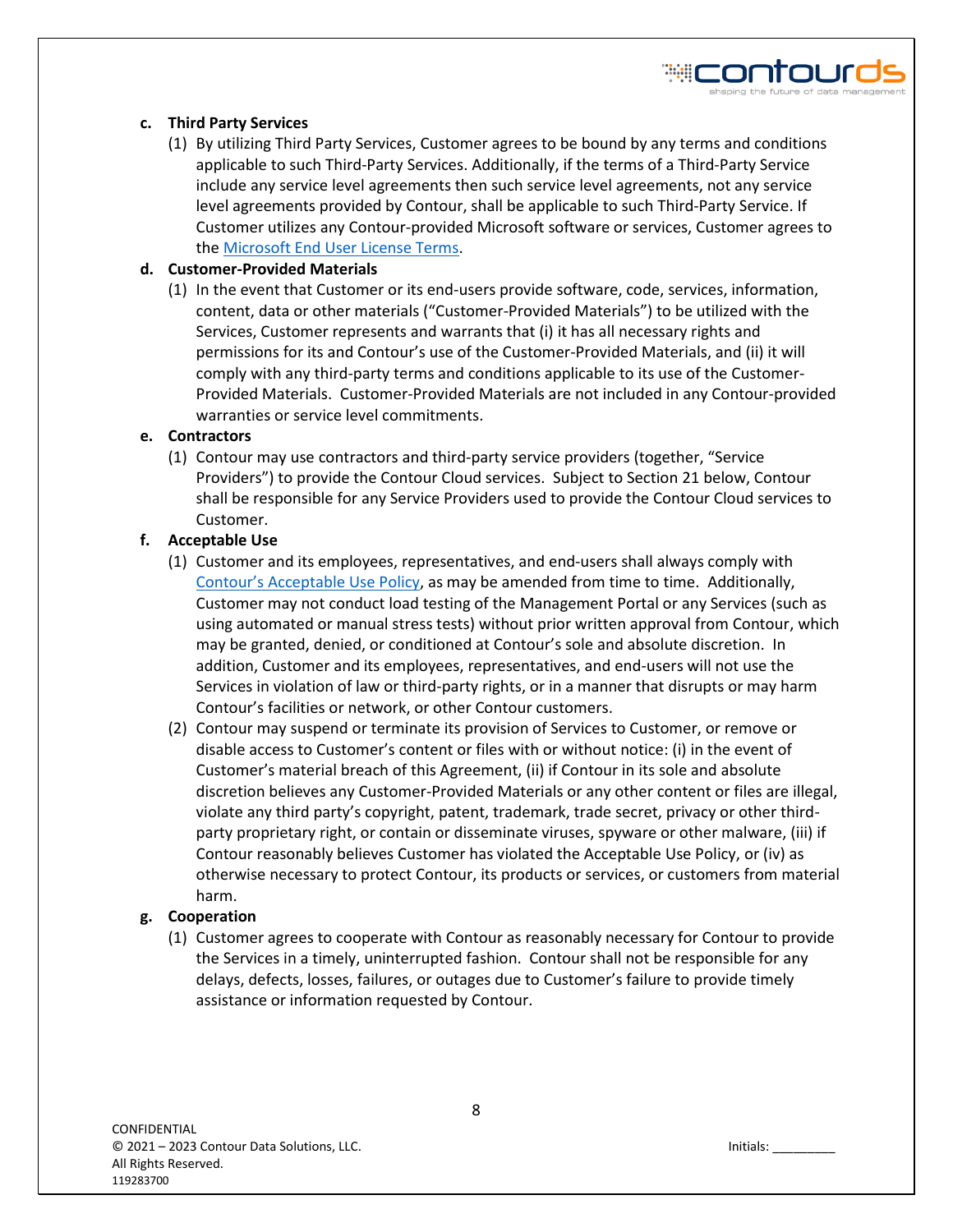# **14. Term and Termination**

# **a. Term**

- (1) The term of this Agreement commences on the date you accept this Agreement or, if applicable, this Agreement is Signed by both parties (the "Effective Date") and shall continue until terminated in accordance with this Agreement.
- (2) Individual Services made available under this Agreement may have a specific term. "Service Effective Date" means the first day on which the Services under an applicable Service Order are made available to Customer by Contour. For the avoidance of doubt, the Service Effective Date will be specified in the applicable Service Order. Unless otherwise specified in a applicable Service Order, the term of each Service Order shall be one (1) year from the Service Effective Date of the such Service Order and each Service Order shall automatically renew for successive one (1) year terms unless either party provides written notice to the other party of its desire not to renew such Service Order at least ninety (90) days prior to the expiration of the then-current Service Order term.

# **b. Termination**

- (1) Either party may terminate this Agreement and all Service Orders and Services provided hereunder (i) upon ninety (90) days written notice to the other party of a material breach of this Agreement or a Service Order if such breach remains uncured at the expiration of such period, or (ii) if the other party becomes the subject of a petition in bankruptcy or any other proceeding relating to insolvency, receivership, liquidation, or assignment for the benefit of creditors.
- (2) "Last Service Date" means the first date on which Customer has no active Service Orders under this Agreement. On the earlier of the following, this Agreement will terminate: (i) automatically, one (1) year after the Last Service Date, or (ii) upon written notice by either party at least thirty (30) days after the Last Service Date.
- (3) For the avoidance of doubt, neither party may terminate this Agreement or any Service Order for convenience or otherwise, except as expressly provided in this Section 14b or otherwise in this Agreement.

# **c. Effect of Termination**

(1) Upon the expiration or termination of this Agreement, a Service Order or a Service, all applicable licenses and Services shall terminate. In no event shall any termination relieve Customer of the obligation to pay any fees and other amounts payable to Contour for the period prior to the effective date of termination, or otherwise payable under this Agreement. After the expiration or termination of this Agreement, a Service Order, or a Service, each party shall return or destroy the other party's Confidential Information and Contour shall delete all Customer-Provided Materials and any other content or data associated with the terminated Service(s).

# **15. Survival**

Sections 18, 19, 20, 21, 22, 23, 24, 25, and 26 shall survive any termination or expiration of this Agreement.

# **16. Contour Software**

**a. Right to Access**. If specified on an applicable Service Order, Contour will provide Customer with a non-exclusive, non-sublicensable, non-transferrable, right to access Contour's proprietary software platform (the "Contour Software") and associated documentation or other information

₩ŒONTOUſ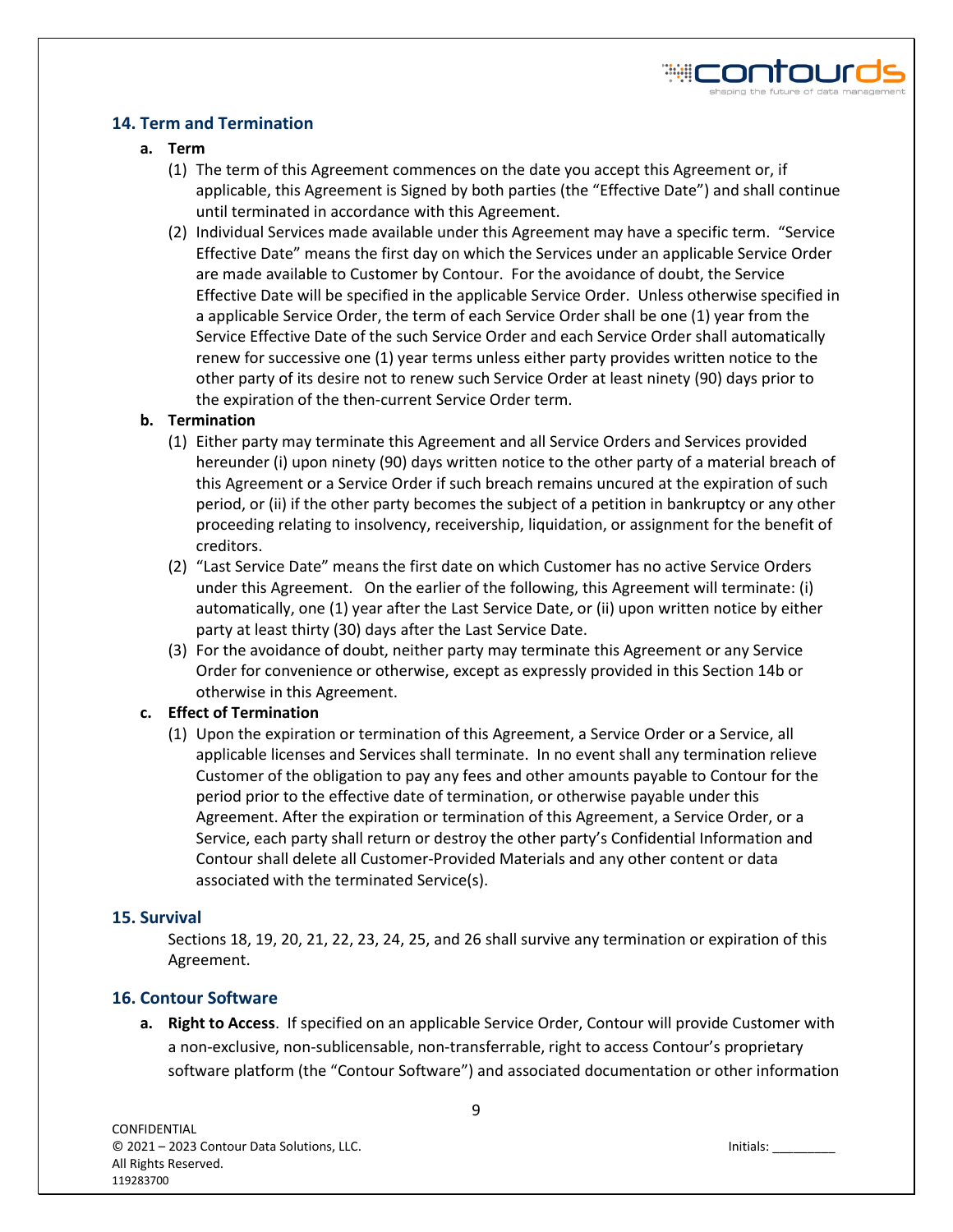(the "Documentation"), solely for Customer's internal business purposes during the applicable Service term(s) and solely in accordance with the terms of this Agreement and any applicable Service Order.

- **b. Restrictions**. Customer is responsible and liable for all uses of Contour Software and the Documentation resulting from access provided by Customer, directly or indirectly, whether such access or use is permitted by or in violation of this Agreement. Without limiting the generality of the foregoing, Customer is responsible for all acts and omissions of its employees, representatives, and end-users of Contour Software, and any act or omission by such individual that would constitute a breach of this Agreement if taken by Customer will be deemed a breach of this Agreement by Customer. Except as expressly permitted herein, Customer shall not, and shall not permit any of its employees, representatives, and end-users to: (i) copy Contour Software, in whole or in part; (ii) modify, correct, adapt, translate, enhance, or otherwise prepare derivative works or improvements of Contour Software; (iii) rent, lease, lend, sell, sublicense, assign, distribute, publish, transfer, or otherwise make available Contour Software to any third party; (iv) reverse engineer, disassemble, decompile, decode, or adapt Contour Software, or otherwise attempt to derive or gain access to the source code of Contour Software, in whole or in part; (v) bypass or breach any security device or protection used for or contained in Contour Software; (vi) remove, delete, efface, alter, obscure, translate, combine, supplement, or otherwise change any trademarks, proprietary rights or other symbols, notices, marks, or serial numbers on or relating to any copy of Contour Software or Documentation; (vii) use Contour Software in any manner or for any purpose that infringes, misappropriates, or otherwise violates any intellectual property right or other right of any third-party or that violates any applicable law; (viii) use Contour Software for purposes of benchmarking or competitive analysis of Contour Software, developing, using or providing a competing software product or service, or any other purpose that is to Contour's detriment or commercial disadvantage; (ix) use Contour Software in any manner that disrupts or may harm Contour's facilities or network, or other Contour customers or end-users.
- **c. Compliance with AUP**. Customer and its employees, representatives, and end-users shall always comply with [Contour's Acceptable Use Policy](https://www.contourds.com/wp-content/uploads/2018/05/acceptable_use_policy.pdf), as may be amended from time to time.
- **d. Suspension**. Contour may suspend or terminate its provision of Contour Software to Customer, or remove or disable access to Customer's content or files with or without notice: (i) in the event of Customer's material breach of this Agreement, (ii) if Contour in its sole and absolute discretion believes any Customer-Provided Materials or any other content or files are illegal, violate any third party's copyright, patent, trademark, trade secret, privacy or other third-party proprietary right, or contain or disseminate viruses, spyware or other malware, (iii) if Contour reasonably believes Customer has violated the Acceptable Use Policy, or (iv) as otherwise necessary to protect Contour, its products or services, or customers from material harm.
- **e. Modification and Cancellation**. Contour may add, remove, or modify functionality, features, and configurations of Contour Software, and may suspend or stop providing Contour Software altogether. If Contour chooses to suspend or stop providing Contour Software for customers

HICONTOUR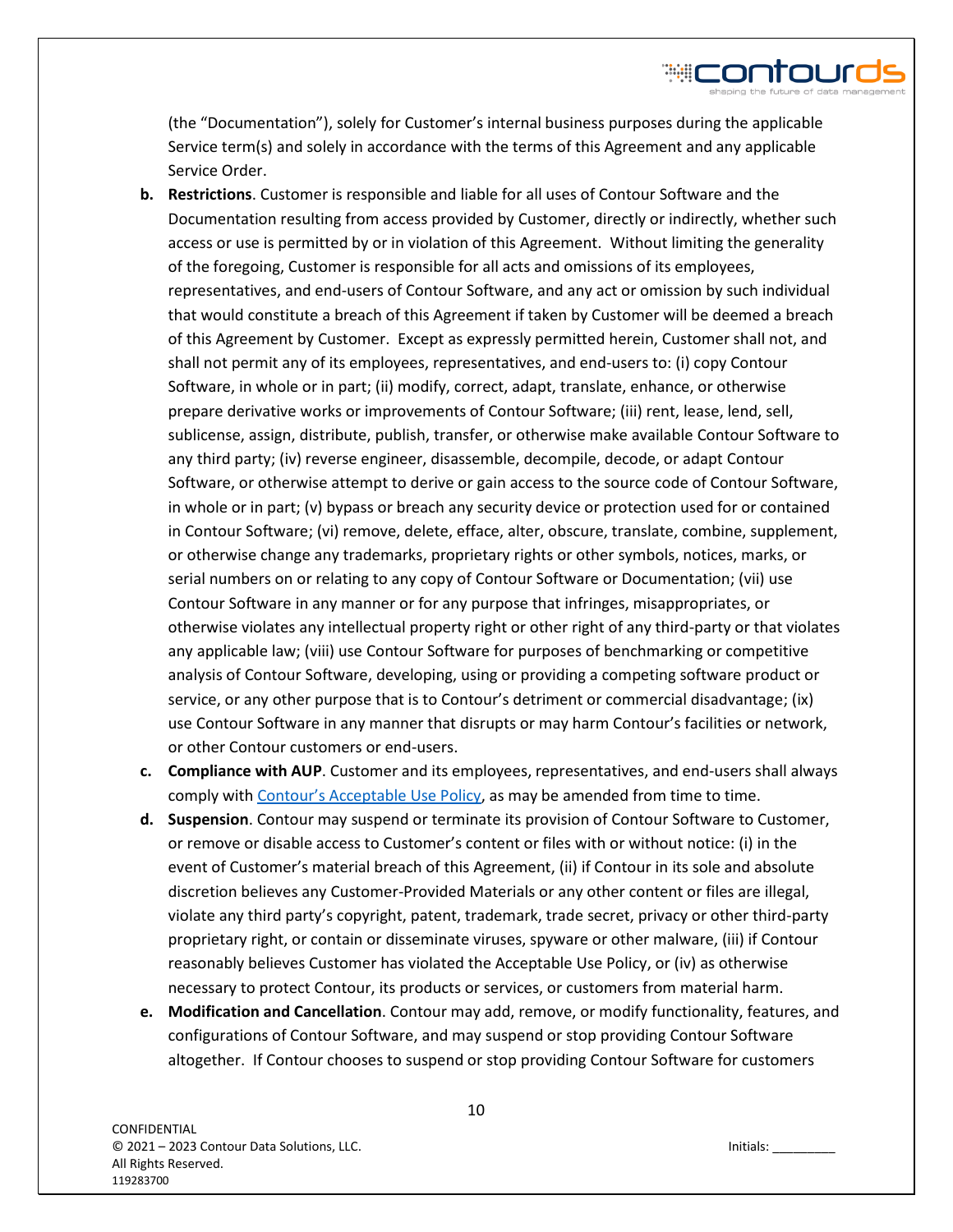

- **f. Fees**. Customer's access to Contour Software is subject to the payment of all applicable fees specified in an applicable Service Order.
- **g. Effect of Termination**. Upon termination or expiration of this Agreement or an applicable Service Order, the rights granted in Section 16a shall immediately terminate and Customer shall immediately cease all use of Contour Software and Documentation and return or destroy, at Contour's sole option, any copies of Contour Software and Documentation.

# **17. Licenses and Ownership**

# **a. Customer-Provided Materials**

(1) As part of its use of the Services, Customer may provide Customer-Provided Materials to Contour. Customer gives Contour a royalty-free, worldwide, non-exclusive, nontransferable (except in connection with a permitted assignment of this Agreement), nonsublicensable (except to Service Providers), limited license to use, reproduce, modify, transmit, perform, translate. distribute and display Customer-Provided Materials, in connection with the provision of the Services and/or Contour Software. Except as contemplated by this Agreement, Customer reserves all right, title and interest in and to Customer-Provided Materials. Customer is solely responsible for all Customer-Provided Materials. Customer may not resell the Services.

# **b. Contour IT Systems**

(1) Contour may provide access to certain computer systems, servers, networks, equipment, or other hardware, software, or technology owned, leased, or licensed by Contour (collectively, "Contour IT Systems"). If specified on an applicable Service Order, Contour will provide Customer with a non-exclusive, non-sublicensable, non-transferrable, right to access the Contour IT Systems solely for Customer's internal business purposes during the applicable Service term(s) and solely in accordance with the terms of this Agreement and any applicable Service Order.

# **c. Management Portal**

(1) Contour shall provide access to the Management Portal for Customer to select and manage the Cloud Services. Contour hereby grants to Customer a right to access the Management Portal solely for Customer to select and manage the Cloud Services during the term of this Agreement and solely in accordance with this Agreement.

# **d. Contour Materials**

(1) Contour may deliver to Customer certain data, information, and other materials (collectively, "Contour Materials"). Contour Materials excludes Contour Software, Contour IT Systems, the Management Portal, and Contour Equipment (as defined below). During the term of this Agreement or an applicable Service Offering, Contour hereby grants Customer a limited, non-transferable, and non-sublicensable (except in connection with a permitted assignment of this Agreement), worldwide license to access and use the Contour Materials solely for its internal business purposes during the applicable Service term and solely in accordance with the terms of this Agreement, including the relevant Service Order(s). Additional terms apply to use of Third-Party Services and are available from the applicable third party. Except as expressly provided in this Agreement, Contour shall retain all right, title, and interest in and to the Contour Materials and all copies, derivatives, modifications, and enhancements thereto.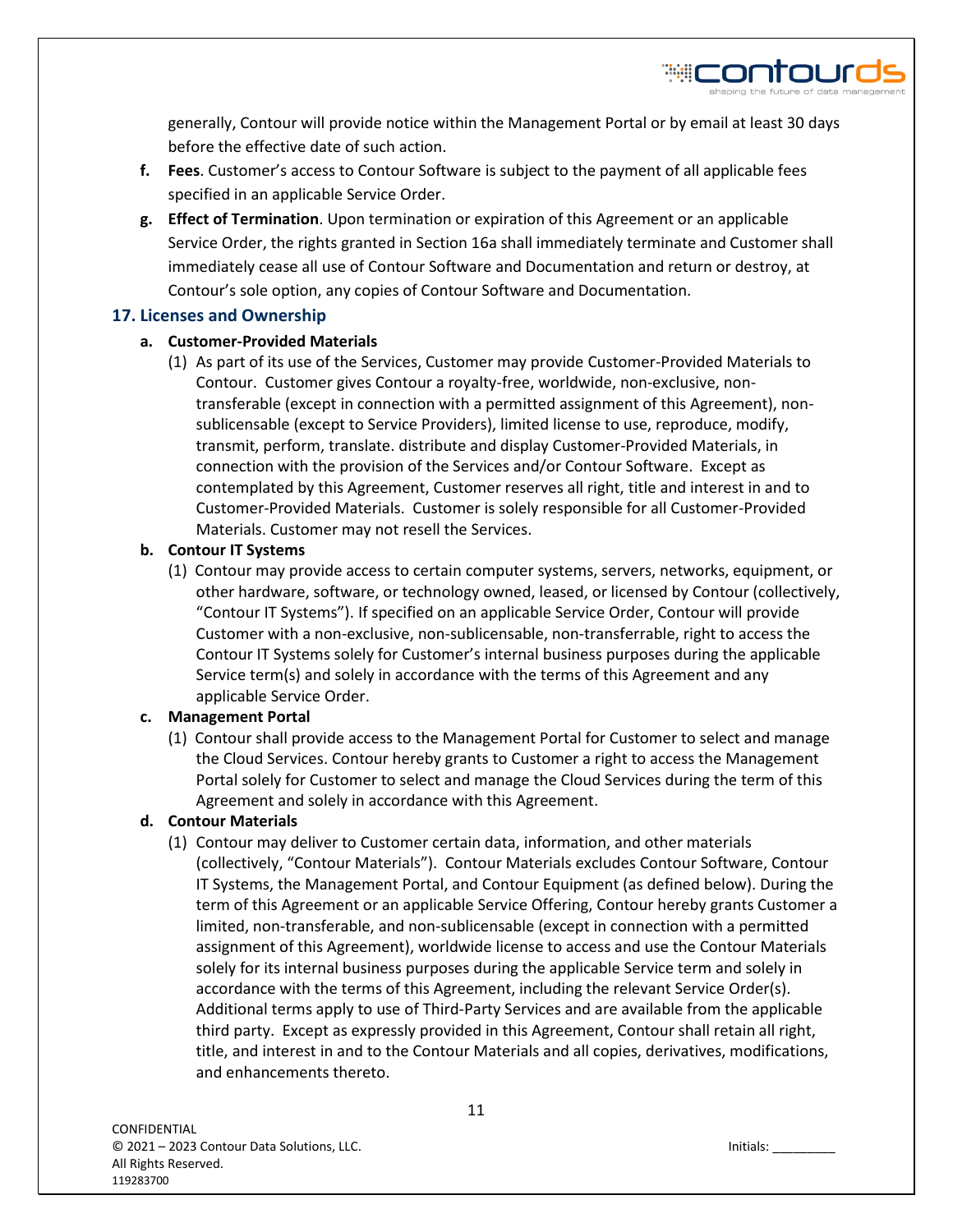#### **e. Contour-Provided Equipment**

(1) In the event that Contour provides any equipment ("Contour Equipment") for use at a location owned, operated or otherwise controlled by Customer (each, a "Customer Location"), Customer represents and warrants that no lien, security interest or other encumbrance will be placed on the Contour Equipment pursuant to any indenture, mortgage, deed of trust, bank loan, credit agreement or any other instrument to which Customer is a party or by which it or its assets may be bound. In the event of (i) any expiration or termination of this Agreement and/or an applicable Service Order, or (ii) any amounts owed by Customer under this Agreement, including any Service Orders, are more than forty-five (45) days past due, then Contour may, upon twenty-four (24) hours prior written notice (email sufficing), remove any Contour Equipment from any Customer Location.

# **18. Intellectual Property Rights**

- **a. Ownership**. Contour is the sole and exclusive owner of all right, title, and interest in and to the Services, Management Portal, Contour Software and the Documentation, Contour IT Systems, Contour Materials, Contour Equipment, and all copies, derivatives, modifications, and enhancements of any of the foregoing, including all intellectual property rights embodied therein (collectively, "Contour Intellectual Property"), subject to the rights of third parties in open-source software components or other third party materials licensed to Contour. Except for the limited rights and licenses expressly granted under this Agreement, nothing in this Agreement grants, by implication, waiver, estoppel or otherwise, to Customer or any third party any intellectual property rights or other right, title, or interest in or to any of Contour Intellectual Property.
- **b. Assignment**. Customer hereby unconditionally and irrevocably assigns to Contour its entire right, title, and interest in and to any intellectual property rights that Customer may now or hereafter have in or relating to Contour Intellectual Property, whether held or acquired by operation of law, contract, assignment or otherwise.
- **c. Enforcement**. During any applicable Service term(s), Customer shall: promptly notify Contour in writing if Customer becomes aware of: (i) any actual or suspected infringement, misappropriation or other violation of Contour's intellectual property rights in or relating to Contour Intellectual Property; or (ii) any claim that Contour Intellectual Property, including any production, use, marketing, sale or other disposition of Contour Intellectual Property, in whole or in part, infringes, misappropriates or otherwise violates the intellectual property rights or other rights of any third party; and shall fully cooperate and assist Contour in all reasonable ways in the conduct of any action or proceeding by Contour to prevent or abate any actual or threatened infringement, misappropriation or violation of Contour's rights in, and to attempt to resolve any actions or proceedings relating to, Contour Intellectual Property, including having Customer's employees testify when requested and making available for discovery or trial relevant records, papers, information, samples, specimens and the like.

₩ŒONTOUſ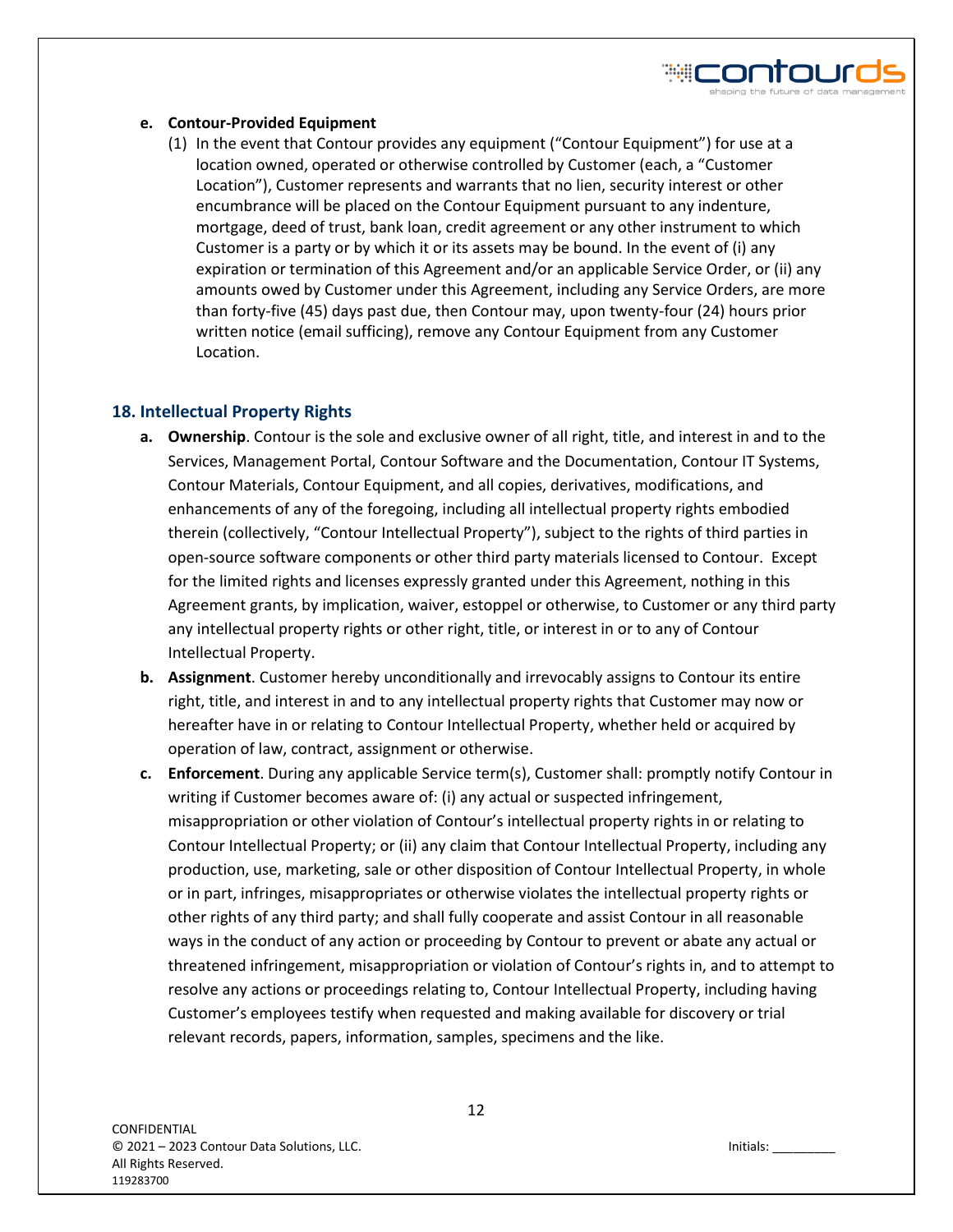

- **d. Notices**. Customer shall not delete, alter, cover, or distort any copyright, trademark, or other proprietary notice placed by Contour on or in the Services or Contour Intellectual Property and shall ensure that all such notices are reproduced on all copies thereof.
- **e. Suggestions and Usage Data**.
	- (1) From time-to-time Customer may provide suggestions, enhancement or modification requests, recommendations or other feedback relating to the provision, operation, performance, or functionality of the Services and/or Contour Intellectual Property (the "Suggestions"). Contour owns all right, title and interest in any Suggestions, and Customer hereby assigns and transfers to Contour all right, title and interest in and to the Suggestions.
	- (2) Notwithstanding anything in this Agreement to the contrary, Contour may retain and use aggregated data which is derived from use of the Services and/or Contour Intellectual Property and does not identify Customer or its end-users to conduct research and analysis, and to provide and improve the Services and/or Contour Intellectual Property.

# **19. Confidentiality**

# **a. Confidential Information**

- (1) "Confidential Information" means any information of a confidential, proprietary, or competitively sensitive nature, or that a reasonable businessperson would consider confidential, whether marked or unmarked, relating to the disclosing party or its affiliates that is disclosed to or obtained by the receiving party in connection with this Agreement, whether before or after the effective date of this Agreement. Confidential Information of Contour includes without limitation all business partner information, customer information, and employee information, pricing policies, profit margins, operating methods, marketing plans, technology, configurations, system accounts, user IDs, passwords, security plans, measures and settings, disaster recovery or business continuity plans and measures, databases, networks, systems, the Management Portal, Contour Intellectual Property, the results of any Service benchmark test or performance information, and any other non-public information related to Contour's business or the Services and/or Contour Intellectual Property.
- (2) Notwithstanding anything in this Section 19a to the contrary, Confidential Information shall not include any information that (a) is or becomes generally known to the public without breach of any obligation owed to the disclosing party, (b) was known to the receiving party prior to its disclosure by the disclosing party without breach of any obligation owed to the disclosing party, (c) is received from a third party without breach of any obligation owed to the disclosing party, or (d) was independently developed by the receiving party.

# **b. Protection of Confidential Information**

(1) Except as necessary to perform its obligations under the Agreement, the receiving party shall not disclose such other party's Confidential Information to any third party. Each party shall exercise the same degree of care with the other party's Confidential Information as it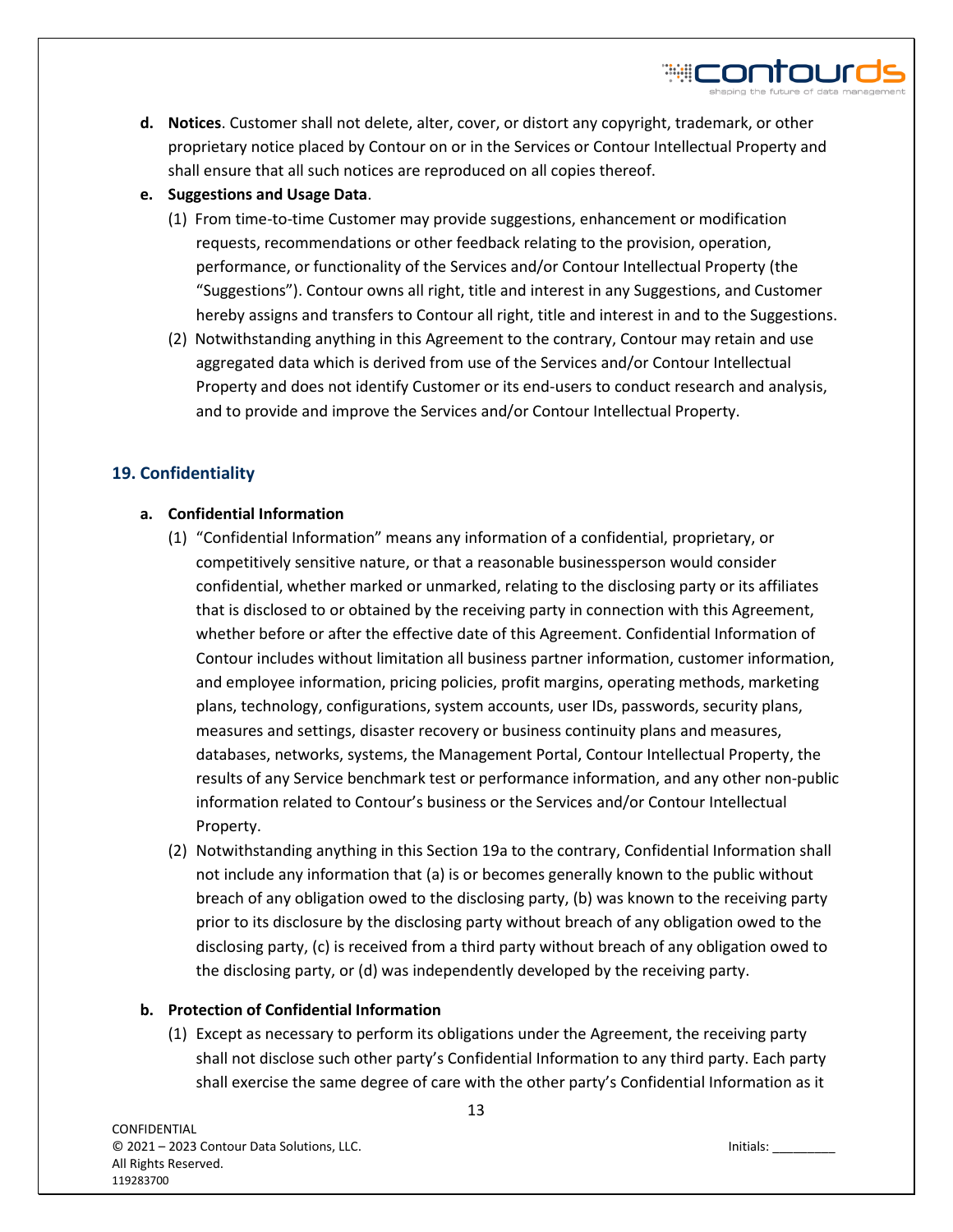

# **c. Compelled Disclosure**

(1) Each party may disclose Confidential Information to comply with any applicable law or regulation, or in response to a lawfully issued subpoena, document request, or court order, provided that the party being required to disclose Confidential Information shall (unless prohibited by applicable law or a law enforcement authority), promptly upon receipt of such a request or court order, give written notice to the other party and provide reasonable assistance to the other party (at the other party's expense) in seeking an injunction, protective order, or other relief to prevent disclosure. Contour reserves the right to charge Customer you at Contour's then-current rate for professional services if Contour is requested or required to respond to subpoenas and/or document requests with respect to Customer-Provided Materials or other Customer information.

# **d. Remedies**

(1) Contour and Customer acknowledge that the remedy at law for any breach of this Section 19 will be inadequate, and that, upon any such breach or threatened breach, the disclosing party shall be entitled as a matter of right to seek injunctive relief in any court of competent jurisdiction, in equity or otherwise, and to enforce the specific performance of the receiving party's obligations under these provisions without the necessity of proving the actual damage to the disclosing party or the inadequacy of a legal remedy or posting bond. The rights conferred upon the disclosing party by the preceding sentence shall not be exclusive of, but shall be in addition to, any other rights or remedies which the disclosing party may have at law, in equity or otherwise.

# **20. Warranties and Disclaimers**

- **a. Mutual Warranties**
	- (1) Each party represents and warrants that it has all rights and powers necessary to enter into this Agreement.

# **b. Contour Warranties**

(1) Contour warrants that (i) it shall perform all Managed Services, Professional Services, and Support Services in a professional, workmanlike manner with a level of care and skill ordinarily exercised in similar circumstances by providers of the same or similar services; (ii) all Service Offerings shall conform materially to the applicable user documentation published by Contour; (iii) the Services will comply with all laws generally applicable to Contour's business as a technology services provider; and (iv) Contour Software will substantially conform in all material respects to the Documentation, when installed, operated, and used as recommended in the Documentation and in accordance with this Agreement. As Contour's sole liability and Customer's sole and exclusive remedy for any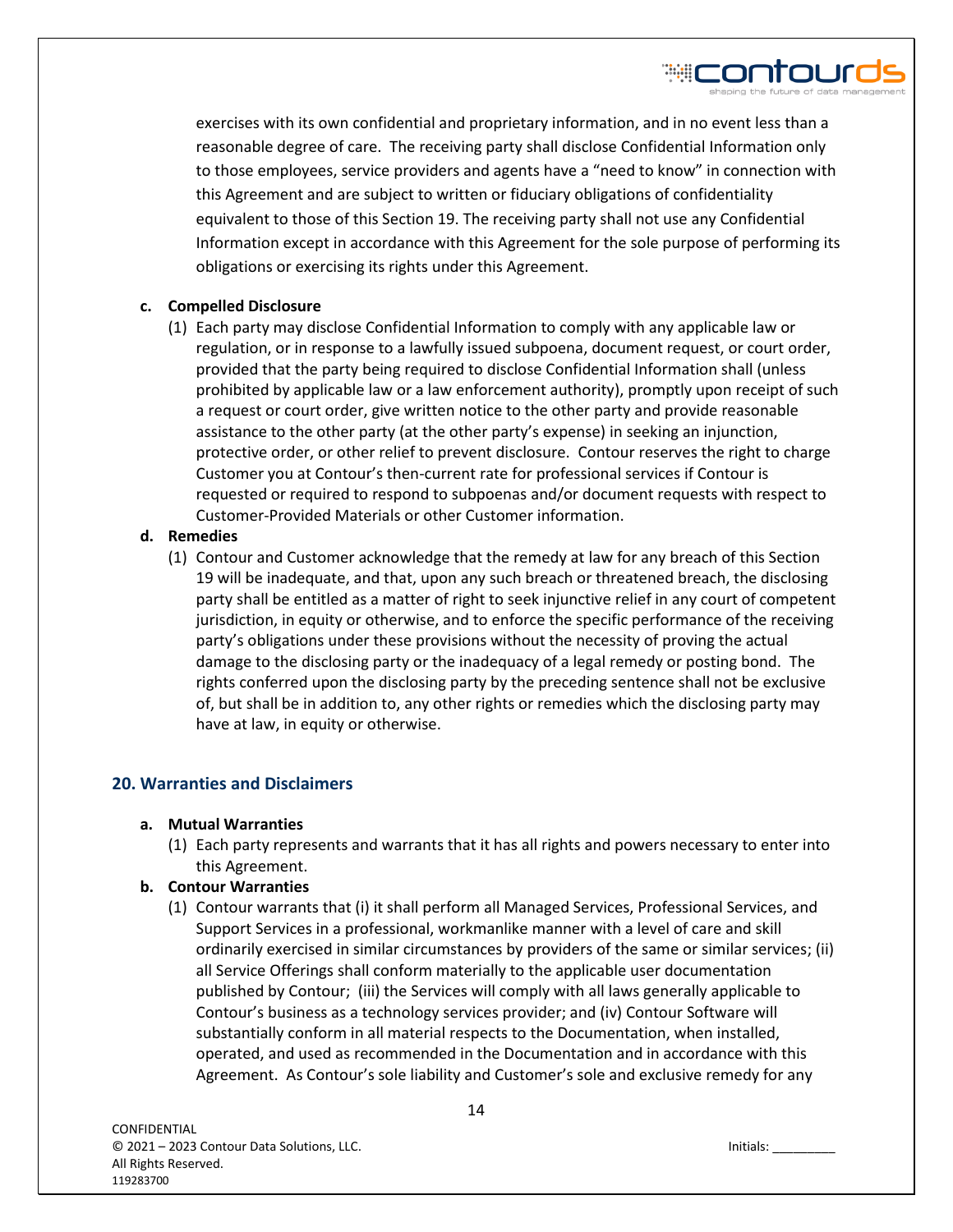

breach of the foregoing warranties in this Section 20b with respect to the Services, Contour shall re-perform any defective Services at no additional cost and use diligent efforts to remediate any material non-conformities in the Services within a reasonable time or, if Contour has failed to remediate any such non-conformity or provide a reasonable workaround within thirty (30) days, Customer may at its option terminate the applicable Service Order with respect to the defective Services with no additional liability upon written notice to Contour. As Contour's sole liability and Customer's sole and exclusive remedy for any other breach of the foregoing warranties in this Section 20b, Contour shall, at its option and expense, repair Contour Software or replace the deficient Contour Software with functionally equivalent software, provided that if Contour fails to repair or replace Contour Software within a reasonable period of time, Customer may at its option terminate the applicable Service Order with no additional liability upon written notice to Contour. Notwithstanding the foregoing, Contour shall not be responsible for any defects or nonconformities that arise from (w) Customer's misuse of Services, Contour Software, or Customer-Provided Materials or breach of this Agreement, (x) any modification or configuration of Services, Contour Software, or Customer-Provided Materials by a person other than Contour or its authorized subcontractors, (y) Customer's failure to maintain minimum technology standards for use of the Services and/or Contour Software as specified by Contour from time to time, or (z) an event of Force Majeure (as defined below).

#### **c. Customer Warranties**

(1) Customer warrants that (i) Customer's use of the Services and/or Contour Intellectual Property and the provision of any Customer-Provided Materials to Contour hereunder is in compliance with Customer's privacy policies, if applicable, and all applicable federal, state, local, and foreign laws, statutes, rules and regulations, including without limitation any laws relating to data privacy and data security ; (ii) Customer-Provided Materials do not and shall not infringe, misappropriate, or violate any patent, copyright, trademark, trade secret, privacy or other proprietary rights of any third party or constitute libel or defamation; (iii) Customer-Provided Materials will not contain any viruses, spyware, or other malware; and (iv) Customer has obtained all permissions and consents required, or Customer otherwise has a sufficient legal basis, for Customer's use of the Services and/or Contour Intellectual Property and provision of Customer-Provided Materials, and Customer will provide Contour with evidence of any required permission, consent, or other legal basis upon request.

# **d. Disclaimers**

(1) Except as expressly provided in Sections 20a and 20b, the Services and/or Contour Intellectual Property are provided to Customer "as-is." Contour makes no representations or warranties of any kind whatsoever, express, or implied, in connection with this Agreement, the Services, or Contour Intellectual Property. Additionally, Contour disclaims any warranty (i) that the Services and Contour Intellectual Property will be error free or uninterrupted or that all errors will be corrected, (ii) that the Services and Contour Intellectual Property will be free of viruses or other malicious code, (iii) with respect to the security of the Services and Contour Intellectual Property, or to loss of data, merchantability, accuracy of any information provided, fitness for a particular purpose, title, and non-infringement, and any and all warranties arising from course of dealing or usage of trade, and (iv) for issues arising from inadequate bandwidth at your locations, whether on-site or remote. No advice or information, whether oral or written, obtained from Contour or elsewhere shall create any warranty not expressly stated in Sections 20a and 20b. Contour is not responsible for issues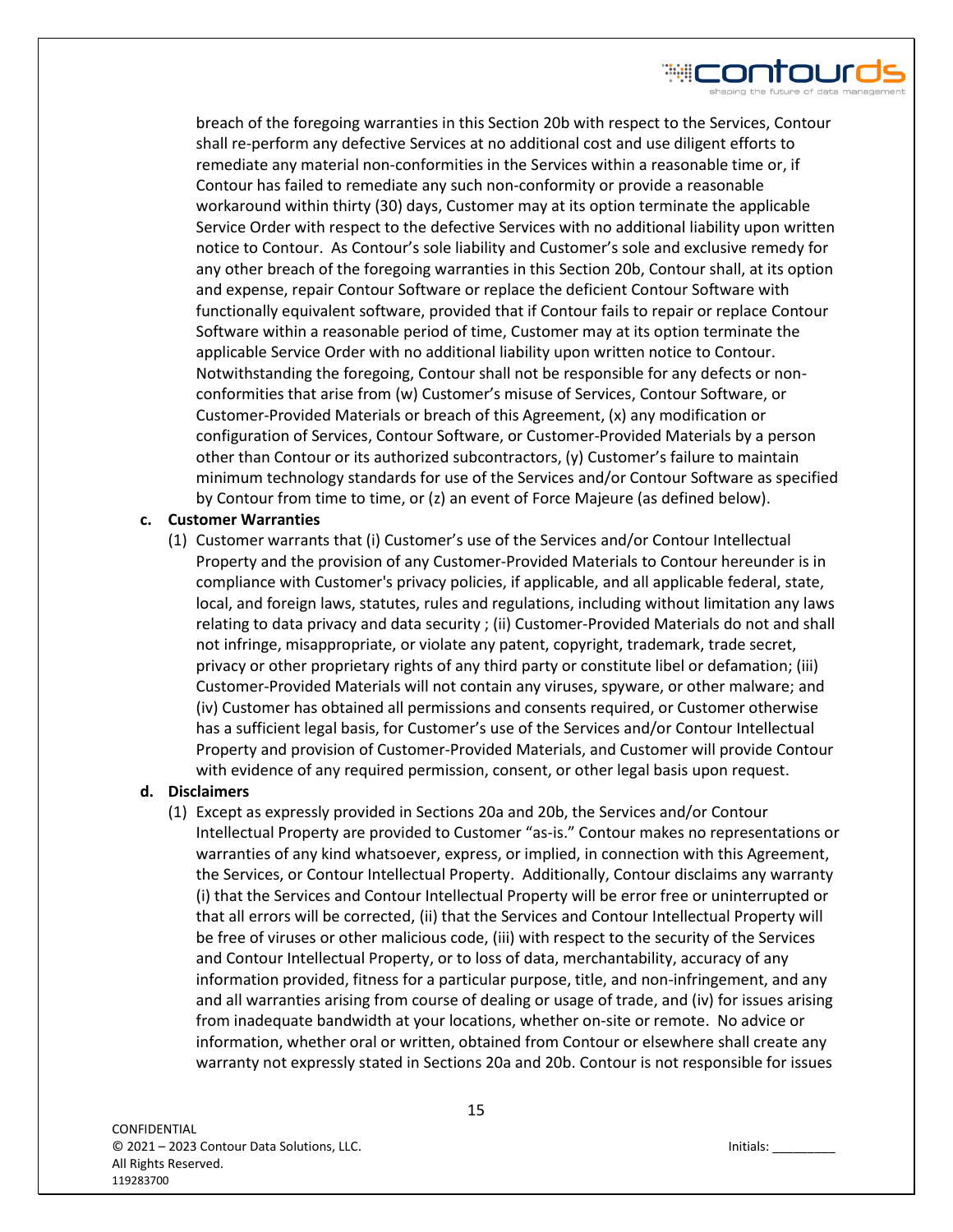

arising from inadequate bandwidth at Customer's locations. Contour has no responsibility whatsoever for any Third-Party Services.

- (2) **CUSTOMER IS SOLELY RESPONSIBLE FOR SELECTING AND CONFIGURING CLOUD SERVICES THAT ARE APPROPRIATE TO ITS NEEDS. CONTOUR SHALL HAVE NO RESPONSIBILITY WHATSOEVER ARISING FROM CUSTOMER'S SELECTIONS AND CONFIGURATIONS.**
- (3) No advice or information, whether oral or written, obtained from Contour or elsewhere shall create any warranty not expressly stated in this Section 20.

#### **21. Indemnification**

#### **a. Indemnification by Contour**

- (1) Contour shall indemnify, defend and hold harmless the Customer and its officers, directors, shareholders, employees, agents, successors and assigns (collectively, the "Customer Indemnified Parties"), from any and all out-of-pocket liabilities, judgments, costs, losses, damages and expenses (including reasonable attorneys' fees and court costs) (collectively, the "Losses") arising from any demand, claim, suit, action or other proceeding ("Claim") brought or threatened by a third party against any of the Customer Indemnified Parties, and relating to, based upon or arising out of or in connection with the (i) infringement or misappropriation of any U.S. patent, copyright or other U.S. intellectual property right of any third party by the source code and/or other materials contained in the Services, the Contour Cloud, Contour Software, or the Contour Materials (excluding Third Party Services, Customer-Provided Materials, or other materials not provided by Contour), as used in accordance with this Agreement, or (ii) gross negligence or willful misconduct of Contour.
- (2) Notwithstanding the foregoing, Contour shall not be responsible to the extent that any alleged infringement or misappropriation arises from (i) alterations made by Customer or third parties to Services, Contour Software, or Contour Materials without Contour's consent, (ii) any specifications, instructions or other information provided by Customer or its representatives, including, but not limited to, Customer-Provided Materials, (iii) breach of this Agreement or improper or unauthorized use of the Services, Contour Software, or Contour Materials by Customer or any third party obtaining access through Customer, or (iv) combination of the Services, Contour Software, or Contour Materials with products or services that are not provided by Contour. Should any Services, Contour Software, or Contour Materials become, or in Contour's opinion likely to become, the subject of a claim of infringement or misappropriation, Contour shall, at its option and expense either: (a) procure for Customer the right to continue to use the Services, Contour Software, or Contour Materials, or (b) replace or modify the infringing Services, Contour Software, or Contour Materials to make their use non-infringing without loss of substantial functionality (together, the "Remedial Options"). Notwithstanding the foregoing, if Contour, in its sole discretion, determines that the Remedial Options are not available to it on commercially reasonable terms, Contour, at its option, may terminate the provision or Customer's use of the allegedly infringing Service, Contour Software, or Contour Materials and shall promptly provide a refund of prepaid, unused fees for the terminated Service, Contour Software, or Contour Materials or a service credit for other Services. This section 21a provides Customer's sole and exclusive remedy and Contour's sole obligation and liability for any intellectual property infringement by the Services, Contour Software, and Contour Materials.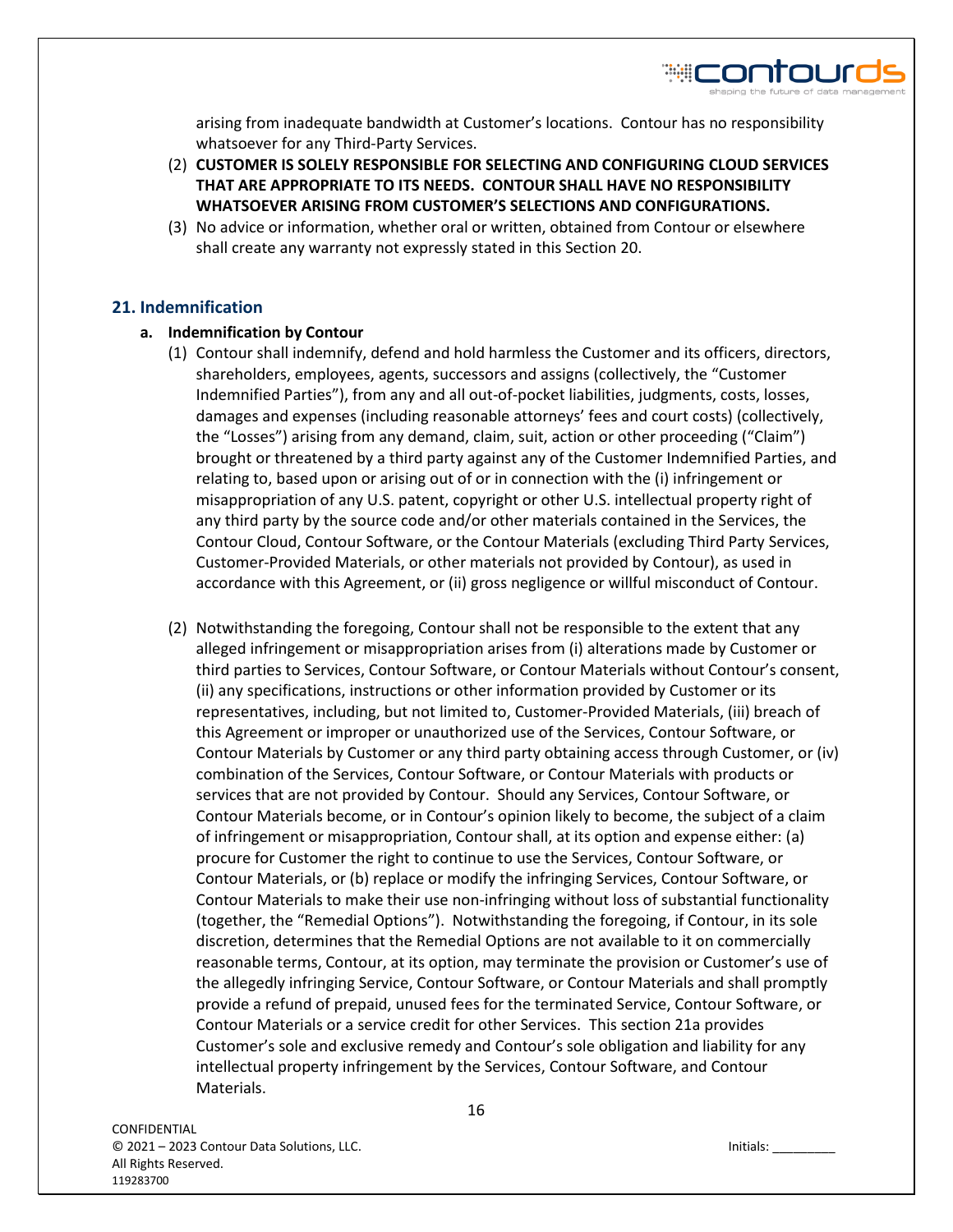#### **b. Indemnification by Customer**

(1) Customer shall indemnify, defend and hold harmless Contour, its affiliates and its and their respective officers, directors, shareholders, employees, agents, successors and assigns (collectively, the "Contour Indemnified Parties"), from any and all out-of-pocket Losses arising from any Claim brought or threatened by a third party against any of the Contour Indemnified Parties, and relating to, based upon or arising out of or in connection with (i) any gross negligence or willful misconduct on the part of Customer or any of Customer's employees, (ii) the breach of any representation, warranty or covenant made by Customer in this Agreement, (iii) any products and/or services provided by Customer to its customers, offered by Customer to any prospective customer, or used to provide Customer's products and/or services, (iv) any Third Party Services, and any materials, information and/or specific instructions provided by Customer to Contour, including all Customer-Provided Materials, (v) any violation of the Acceptable Use Policy by Customer its end-users, or (vi) the use of the Services, Contour Intellectual Property, or any Third Party Services by Customer.

#### **c. Indemnification Process**

- (1) Promptly after receipt by a party (the "Indemnified Party") of notice of the commencement or threatened commencement of any action or proceeding involving a claim for which such Indemnified Party will seek indemnification pursuant to this Section 21, such Indemnified Party shall notify the other party (the "Indemnifying Party") of such claim in writing. No failure to so notify an Indemnifying Party shall relieve it of its obligations under this Agreement except to the extent that it can demonstrate material damages or prejudice attributable to such failure. Within ten (10) days following receipt of written notice from the Indemnified Party relating to any Claim, but not later than fifteen (15) days before the date on which any response to a complaint or summons is due, the Indemnifying Party shall notify the Indemnified Party in writing if the Indemnifying Party elects to assume control of the defense and settlement of that Claim (a "Notice of Election").
- (2) If the Indemnifying Party delivers a Notice of Election relating to any Claim within the required notice period, the Indemnifying Party shall be entitled to have sole control over the defense and settlement of such Claim; provided that (A) the Indemnified Party shall be entitled to participate in the defense of such Claim and to employ counsel at its own expense to assist in the handling of such Claim, and (B) the Indemnifying Party shall obtain the prior written approval of the Indemnified Party before entering into any settlement of such Claim. The Indemnifying Party shall not be required to indemnify the Indemnified Party for any amount paid or payable by the Indemnified Party in the settlement of any Claim for which the Indemnifying Party has delivered a timely Notice of Election and has commenced and diligently pursued the defense of such Claim if such amount was agreed to without the written consent of the Indemnifying Party.
- (3) If the Indemnifying Party does not deliver a Notice of Election relating to any Claim within the required notice period, the Indemnified Party shall have the right to defend the Claim in such manner as it may deem appropriate, at the cost and expense of the Indemnifying Party. The Indemnifying Party shall promptly reimburse the Indemnified Party for all such costs and expenses including but not limited to all reasonable counsel fees.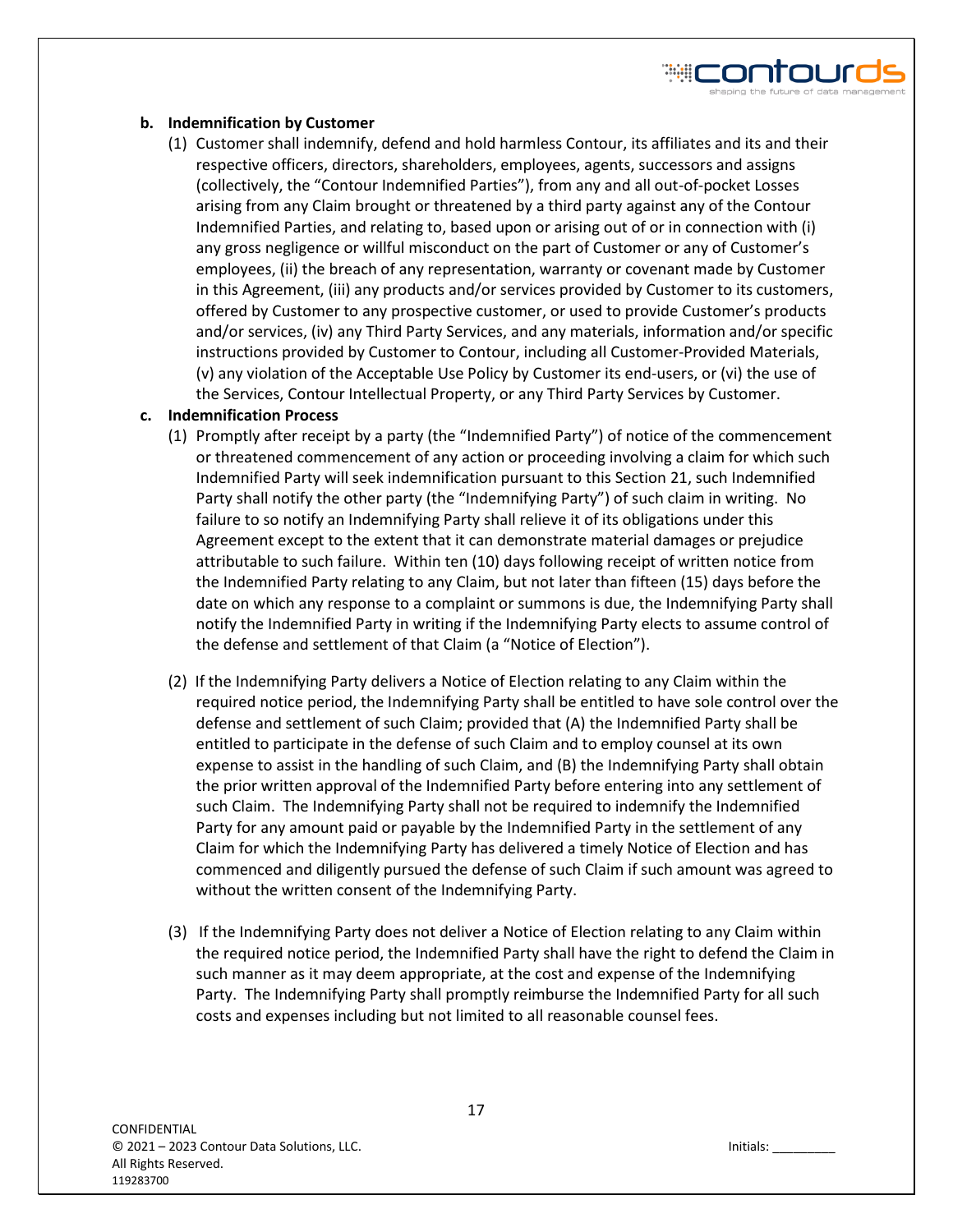# **22. Limitation of Liability**

#### **a. Aggregate Liability**

(1) Customer agrees that Contour's maximum, aggregate liability under this Agreement, for any and all claims, damages and causes of action and regardless of the form of action (including, but not limited to, breach of contract, tort or any other legal or equitable theory), shall be limited to Customer's actual direct damages in an amount not to exceed the lesser of (i) \$500,000, or (ii) the total amount paid to Contour by Customer under this Agreement during the six (6) month period immediately preceding the date of the latest claim.

#### **b. Consequential Damages**

(1) Under no circumstances shall Contour be liable to Customer or any other person or entity, for special, incidental, exemplary, punitive, multiple, consequential or indirect damages (including, but not limited to, damages for loss of goodwill or business profits, loss of revenue, work stoppage, data loss, business interruption or computer failure or malfunction), whether such damages are alleged in tort, contract or otherwise, even if Contour has been advised of the possibility of such damages and even if a remedy fails of its essential purpose. Contour is not liable for the costs of data recovery or substitute goods or services. Contour and Customer acknowledge that the limitations of liability contained in this Section 22 are a material part of the Agreement and the allocation of risk between the parties on which pricing depends.

# **23. Audits**

**a**. **Audits of Services**. Customer acknowledges that certain products and services provided to Customer under this Agreement, including the Services, the Contour Software, and/or Third Party Services, may have use restrictions, limits on the number of authorized installations, and other licensing restrictions (collectively, "Use Limitations"). During the term of this Agreement and for one (1) year after any expiration or termination hereof, Customer shall make available all relevant information related to Customer's compliance with such Use Limitations for Contour's (or its authorized agent's) inspection at Contour's reasonable request at Customer's location during Customer's regular business hours and without unreasonably disrupting Customer's business operations. If such inspection reveals non-compliance with such Use Limitations, Customer shall promptly pay to Contour any applicable amounts underpaid by Customer, interest on late amounts owed to Contour (calculated as 1.5% per calendar month of underpayment), and Contour's reasonable out-of-pocket costs for such inspection.

#### **24. Non-Solicit**

a. Neither party shall solicit, directly or indirectly, interview, make offers of employment or contractor arrangements to any current or former employee or contractor of the other party during the term of this Agreement and for a period of twelve (12) months after (i) any termination or expiration of this Agreement or (ii) after the employee ceases to be employed or contracted to that party, unless otherwise agreed to, in writing, and signed by an authorized person of the other party. Nothing contained herein shall preclude the solicitation of, or hiring of, any such employee who responds to a general solicitation of employment through an advertisement not targeted specifically at the non-hiring party or its employees.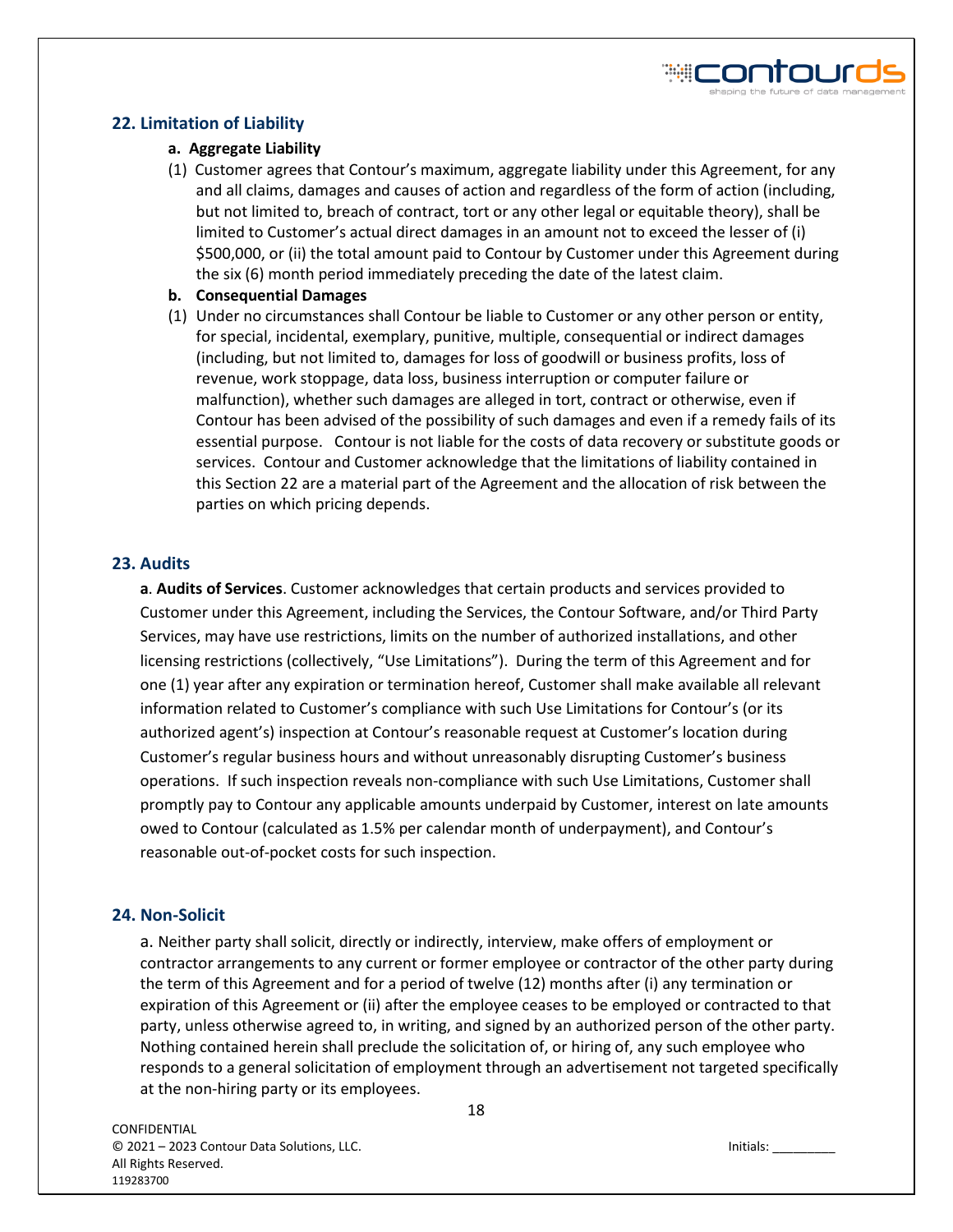# **25. General Provisions**

# **a. Relationship of the Parties**

(1) The parties are independent contractors. This Agreement does not create a partnership, franchise, joint venture, agency, fiduciary or employment relationship between the parties.

# **b. No Third-Party Beneficiaries**

(1) There are no third-party beneficiaries to this Agreement.

# **c. Notices**

(1) Except as otherwise specified in this Agreement, all notices, permissions, and approvals hereunder shall be in writing and shall be deemed to have been given upon: (i) personal delivery, (ii) upon delivery by first class mail with delivery confirmation, or (iii) upon delivery by nationally known overnight courier with delivery confirmation. Notices to Contour shall be addressed to the attention of CEO, Contour Data Solutions LLC, 4259 West Swamp Road, Suite 301, Doylestown, PA, 18902. All notices to Customer shall be addressed to the thencurrent address provided by Customer in the Management Portal. Contour may change its notice address by providing notice to Customer in accordance with this Section 24c or by providing updated information in the Management Portal.

# **d. No Waiver**

(1) No failure or delay by either party in exercising any right under this Agreement shall constitute a waiver of that right.

# **e. Severability**

(1) If any provision of this Agreement is held by a court of competent jurisdiction to be contrary to law, the provision shall be modified by the court and interpreted so as best to accomplish the objectives of the original provision to the fullest extent permitted by law, and the remaining provisions of this Agreement shall remain in effect.

# **f. Assignment**

(1) This Agreement may not assigned, in whole or in part, by either party without the prior written consent of the other party; provided, however, that either party may assign this Agreement, upon written notice to the other party, (i) to any successor to substantially all its business or assets by merger, reorganization, combination, consolidation, purchase of assets or otherwise, or to any party acquiring substantially all of the assets or business of the business unit of such party to which this Agreement relates, or (ii) to an affiliate.

# **g. Governing Law**

(1) This Agreement shall be governed by, and construed in accordance with, the laws of the Commonwealth of Pennsylvania, without regard to its conflicts of laws principles. The parties agree that the United Nations Convention on Contracts for the International Sale of Goods will not apply to this Agreement. The parties hereby consent to the exclusive personal and subject matter jurisdiction and venue of the federal and state courts sitting in the Eastern District of Pennsylvania in any dispute arising under this Agreement.

# **h. Force Majeure**

(1) Except for Customer's payment obligations under this Agreement, neither party will be liable for any failure or delay in performance under this Agreement which might be due in whole or in part, directly or indirectly, to any contingency, or cause of, any nature beyond the reasonable control of such party (individually and collectively, a "Force Majeure Event"). Force Majeure Events include, but are not limited to, fire, explosion, earthquake, storm, flood or other weather, unavailability or failures of necessary utilities or communications services (including the Internet) or raw materials, power outage, strike, lockout,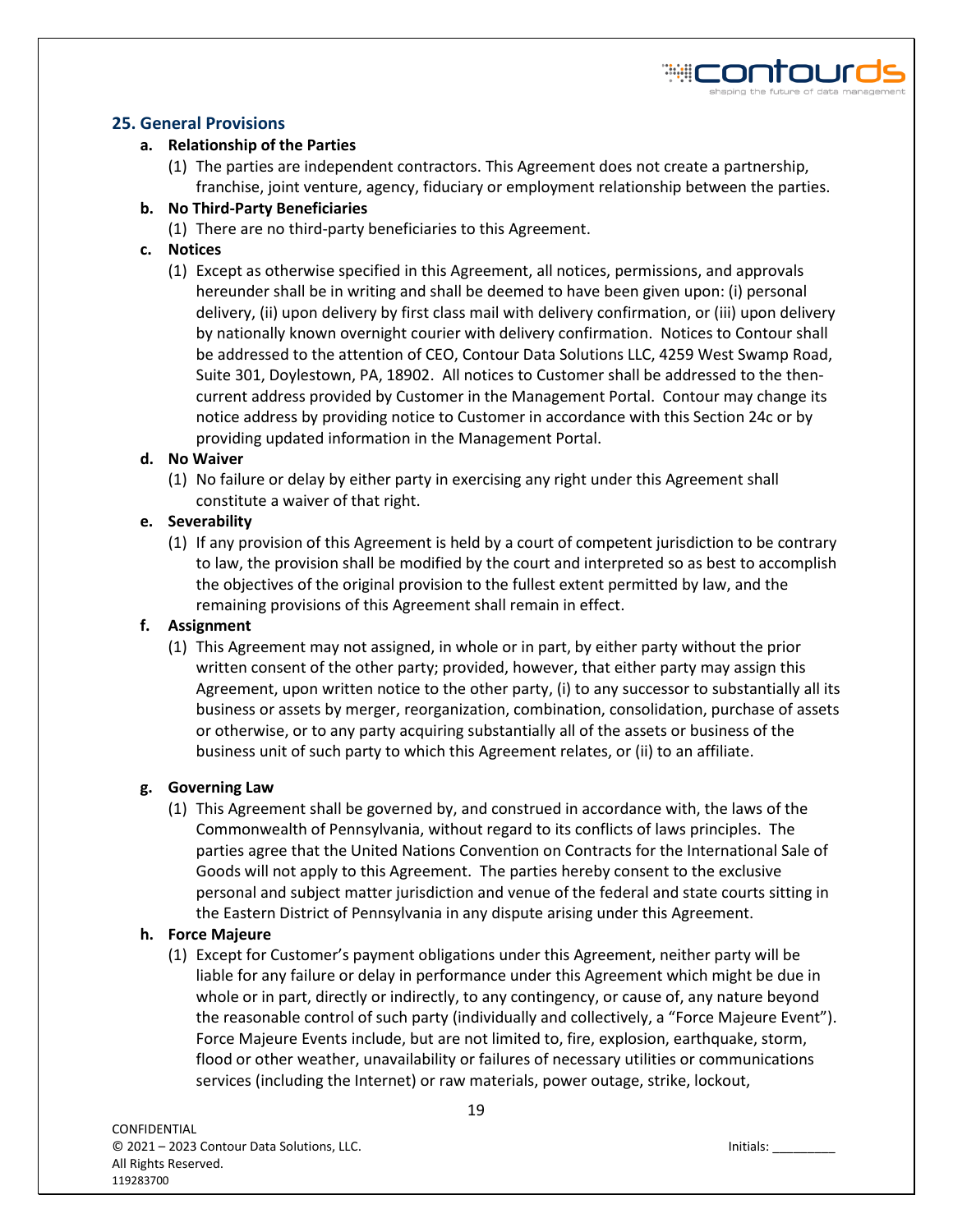

unavailability of components, acts or omissions of common carriers, any act by a third party, act of war, act of terrorism, insurrection, riot, act of God or a public enemy, any act of government or other public authorities including, any law, ordinance, act, order, regulation, decree, or instructions of government or other public authorities, or judgment or decree of a court of competent jurisdiction (not arising out of breach by such party of this Agreement). For the avoidance of doubt, Contour is not responsible for any internet connection or bandwidth, including connection speeds, that it has not provided and is not otherwise under its control. If, however, a party's performance is prevented for ninety (90) days or more, then the other party will be entitled to terminate this Agreement on written notice to the party suffering the Force Majeure Event at any time prior to resumption of performance by the party suffering the Force Majeure Event.

# **i. Entire Agreement**

(1) This Agreement, including any Service Orders Signed by both parties or any request for Service Offerings made through the Management Portal that is accepted by Contour, constitutes the entire agreement between the parties and supersedes all prior and contemporaneous agreements, proposals, or representations, written or oral, concerning its subject matter. Except as expressly provided in this Agreement, no modification, amendment, or waiver of any provision of this Agreement shall be effective unless it is in writing and Signed or accepted electronically by the party against which the modification, waiver or amendment is sought to be enforced. Notwithstanding any language to the contrary therein, no terms or conditions stated in a Customer purchase order or in any other Customer order documentation shall be incorporated into or form any part of this Agreement, and all such terms or conditions shall be null and void.

# **26. Conflicts**

- **a.** Notwithstanding anything to the contrary in this Agreement, including all exhibits, addendums, attachments, and any documents directly or indirectly referenced therein, the following order of precedence (from highest to lowest) shall apply in the event of any conflict between the terms (if applicable) of this Agreement:
	- (1) Business Associate Agreement.
	- (2) Standard Contractual Clauses.
	- (3) Security, Privacy and Data Processing Addendum.
	- (4) The body of the Contour Master Cloud and Managed Services Agreement.
	- (5) Service Level Addendum.
	- (6) Infrastructure as a Service Addendum.
	- (7) Infrastructure Management and Monitoring Addendum.
	- (8) Hosting Addendum.
	- (9) Desktop as a Service Addendum.
	- (10) Disaster Recovery as a Service Addendum.
	- (11) Backup as a Service Addendum.
	- (12) Helpdesk Addendum.
	- (13) Any other Contour exhibits, addendums or documents referenced directly or indirectly by the Agreement; and
	- (14) Any third-party terms and conditions.
- **b.** In the event of a conflict between any documents or terms of this Agreement that are required by applicable laws or in the event that any documents or terms of this Agreement are in conflict